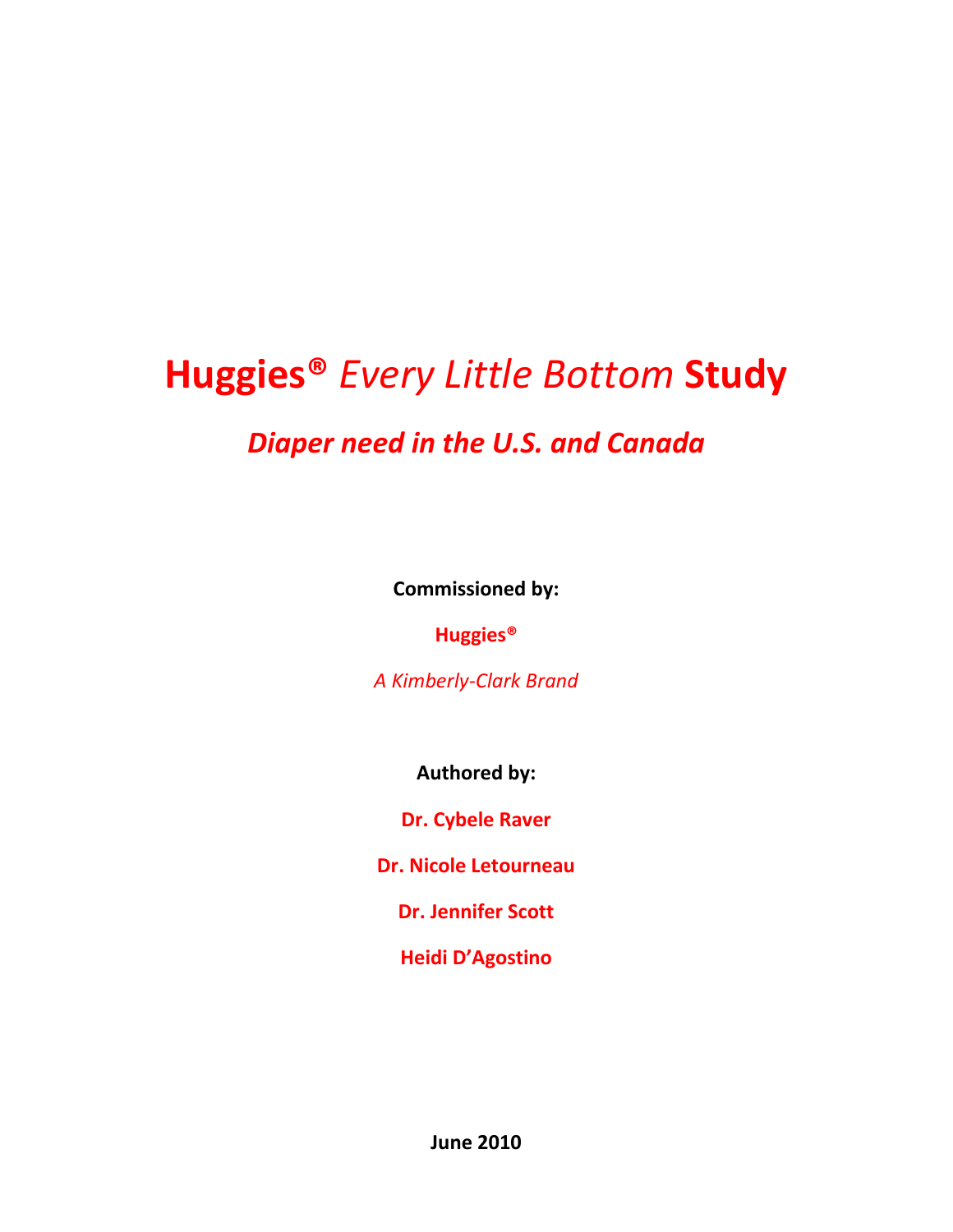### Index

### Forewords

| Detailed findings |
|-------------------|
|                   |
|                   |
|                   |
|                   |
|                   |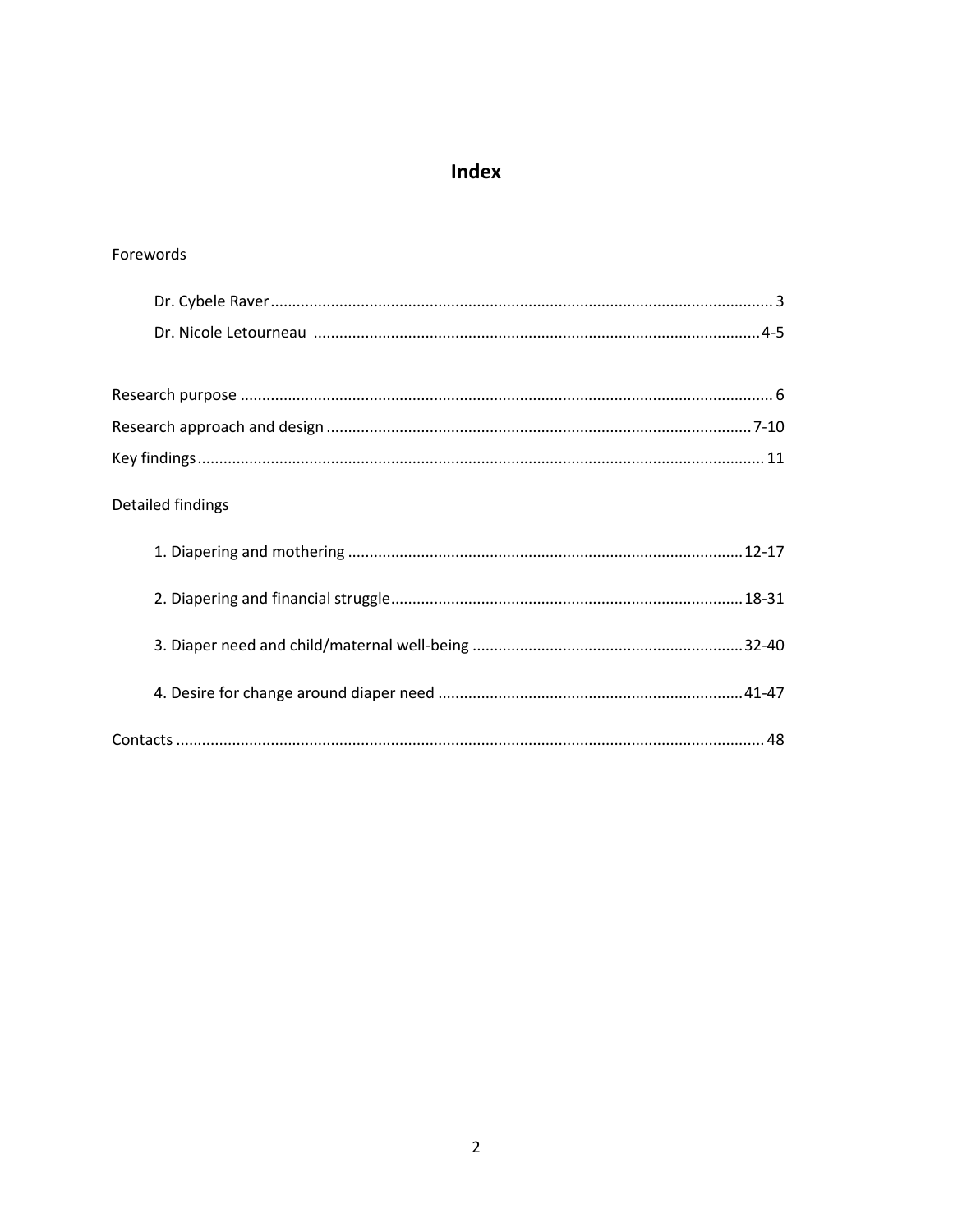#### **Foreword – Dr. Cybele Raver**

*Director, Institute of Human Development and Social Change; Professor, Department of Applied Psychology Steinhardt School of Culture, Education and Human Development, New York University.*

#### **Parenting and providing basic essentials for one's child in economically tough times**

In the fall of 2008, families in the U.S. and Canada faced a major economic recession, with many parents facing the grim prospect of losing a job, facing a cut in wages, or having to significantly tighten their budgets. What happens when families face the inability to pay for the basics? How do parents cope with the stresses of trying to make ends meet, when there are few resources to turn to for something as seemingly simple as providing their infant or young child with a clean diaper?

The following study provides compelling and poignant evidence of ways that many families are struggling today. This report helps us to recognize the ways that diapering can be a source of joy and a time of emotional connection for all mothers, but can also represent a significant source of psychological strain for families who are financially struggling.

How do parents feel about changing their infants' diapers? This study also addresses a major gap in the field of child development –prior to this survey, we simply didn't know that much about parents' perspectives on keeping their infants and toddlers clean and dry. In short, this survey provides us with an empirical window into a key but understudied part of parenting that actually happens more frequently every day, than do most other more commonly studied rituals in the lives of families such as mealtimes or bedtimes. We learn from this study that mothers view diapering as emotionally rewarding and as part of being a good parent.

We also learn that diapering is viewed by most of the over 2,000 parents that were surveyed as a basic necessity for babies, much like food or shelter. The following analyses also indicate that many parents face tough tradeoffs and sometimes must cut back on other basic essentials when trying to meet this basic need – a struggle which has become more pronounced in the economic downturn.

Mothers report about the emotional and psychological consequences (for both themselves and for their infants) of running short on diapers. These findings help us to understand the role of this simple necessity for young children's care and for adult and child well-being in ways that are new to both researchers and policy professionals.

In summary, this important new study sheds light on the profound role of what economists call "exogenous shocks" of economic recession to the lives of families with infants and young children. It helps us to translate those large and often overwhelming statistics into interpretable and meaningful insights about realities that families face in their everyday lives, through such daily rituals as diapering. It also helps us to identify that families have a basic need. It also points to a set of simple actions that many of us could take to support families in need, as they are buffeted by financial hardship.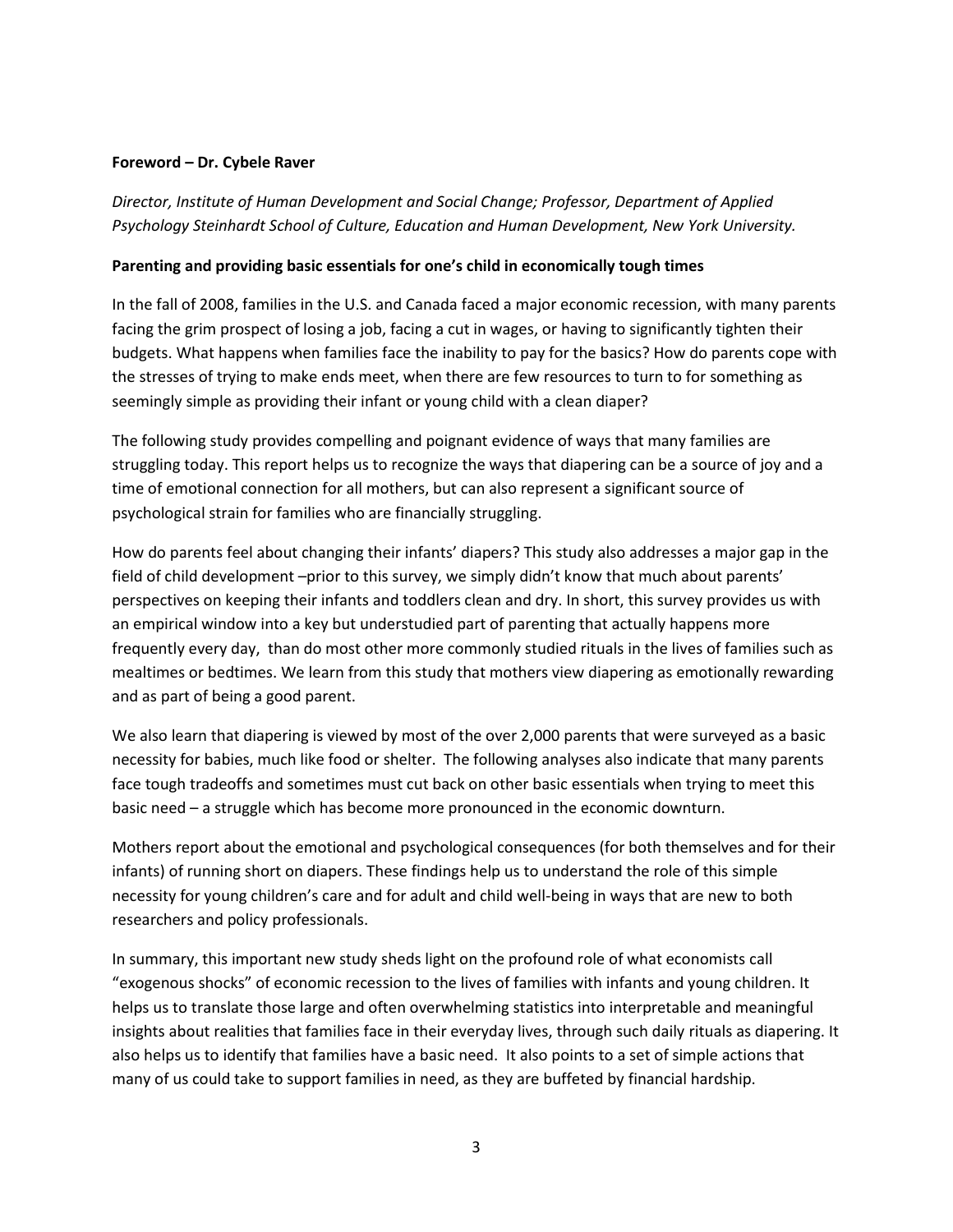#### **Foreword – Dr. Nicole Letourneau**

*Canada Research Chair in Healthy Child Development at the University of New Brunswick in Fredericton; Full Professor in the faculty of nursing and a research fellow with the Canadian Research Institute for Social Policy (CRISP); Named Canada's Premier Young Investigator by the Canadian Institutes of Health Research in 2006.*

#### **Diapers are a Basic Need for Babies and Mothers**

Imagine hearing a fussy, crying baby and watching the mother seek to soothe her baby. You watch the mother go through the list of possibilities that are causing the child to cry as she eliminates them one by one.

Is the baby too cold or too hot? No, mother decides, baby is well dressed. Is the baby bored? Mother smiles and sings to the baby, but baby still cries. Is the baby hungry? Mother offers her breast to the baby, but baby turns away, signaling that's not the source of distress. Is the baby tired? Mother decides no, baby just had a nap.

Is the baby wet? Mother checks and yes, that's the culprit—a wet diaper. Mother reaches for a clean diaper and there are none.

This scene is a familiar experience for most, if not all, parents. Babies use a lot of diapers and sometimes mothers and fathers run out. For families with sufficient incomes, this is but an inconvenience. Yes, baby will fuss and cry until wearing a dry diaper, but mother or father can call the diaper service or drive to the local supermarket to buy a new supply.

For families without enough money, running out of diapers is something more than inconvenience.

Mothers surveyed in this study, whether or not they struggle with diaper need, reported that keeping their child in a clean diaper was one of the most important things they do for them as a mother. Nearly all mothers connected clean diapers with showing their child how much they loved them.

When mothers couldn't change their baby's diaper, they said their babies cried more and suffered from diaper rash. In order to have enough diapers for their baby, mothers in financial hardship reported cutting back on essentials like food and skipping paying bills. No wonder mothers who can't afford enough diapers report more anxiety and feeling like a "bad mother." Diaper need just adds to the stress experienced by families in financial hardship.

While numerous Canadian health and social services, food and clothing banks are dedicated to helping families suffering financial hardship, little attention is paid to ensuring that families have enough diapers for their babies. Given that so many mothers think of diapers as basic as food, shelter and clothing, this is a surprise.

The Huggies Every Little Bottom Study helps reveal a solution to this problem. Whether or not mothers struggle with diaper need, mothers overwhelmingly said that keeping a child in clean diapers should not depend on how much money you have. Many mothers already give diapers to other mothers or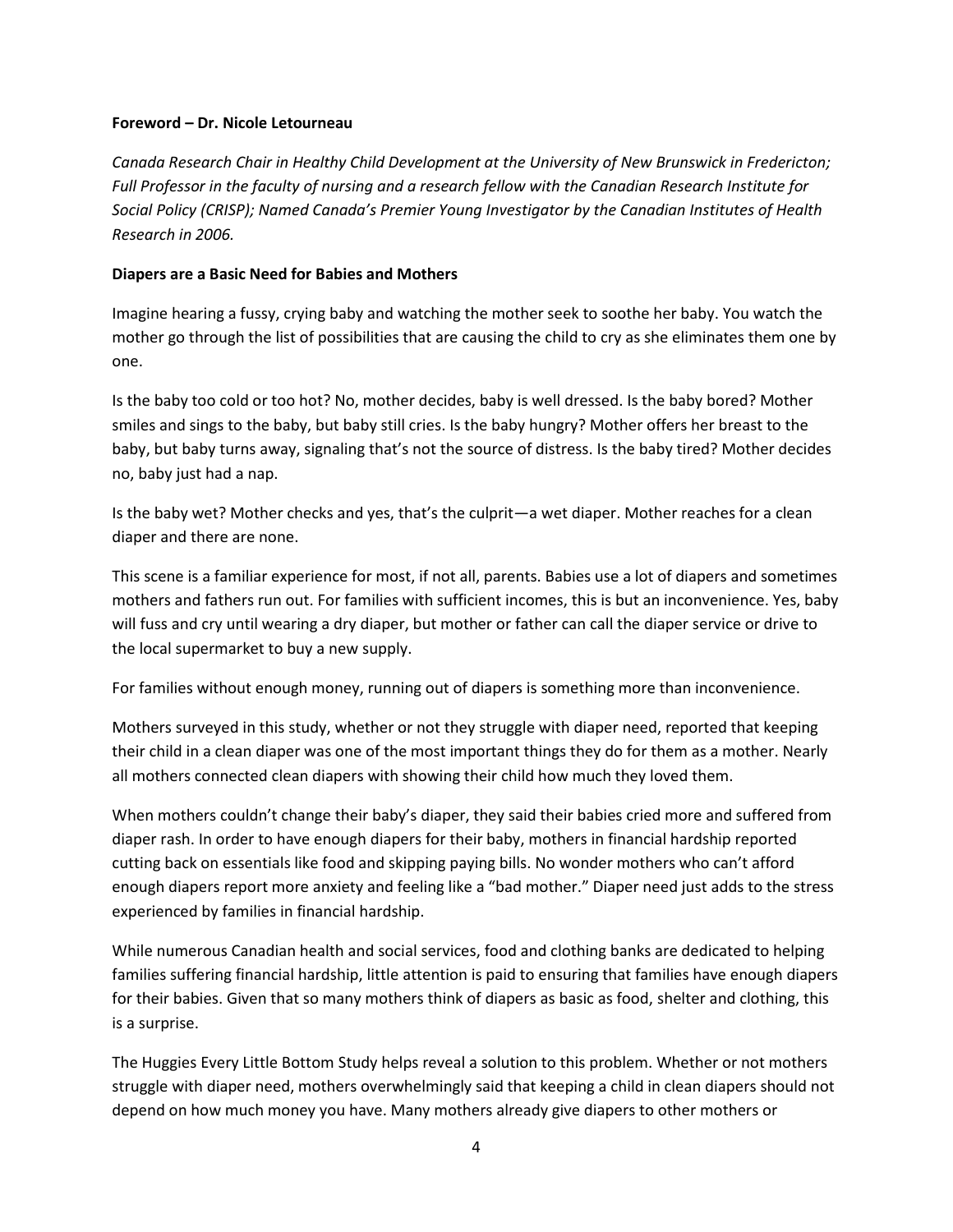organizations when they are no longer needed. Most mothers said they would give their unused diapers to a diaper bank to distribute to those in need. Amazingly, many mothers said they would help start a diaper bank in their community!

Imagine again, returning to that frantic scene of mother and baby. Mother reaches into her diaper bag and pulls out the clean diaper she's grateful she got from her local diaper bank. Mother smiles, her anxieties fade, baby soothes and smiles back at his mom, who's *able* to provide tender, loving care.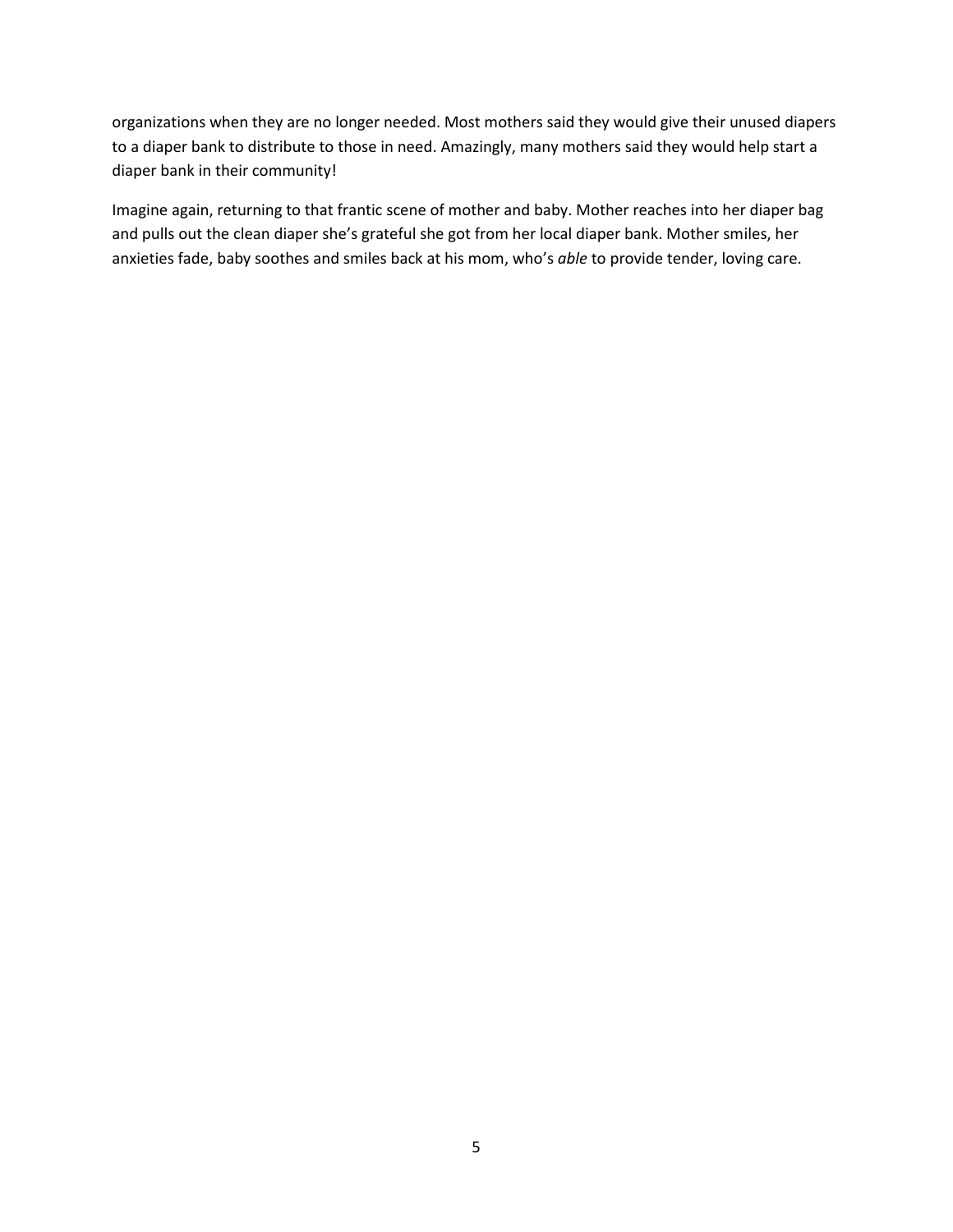#### **Research purpose**

Clean, dry diapers are important to the health and well-being of growing infants. Yet, many mothers struggle to provide enough clean diapers for their children's daily needs.

While many studies and organizations explore and track issues around poverty and need, including the coverage of food, housing and health needs, similar data could not be found around diaper need, which is defined as the struggle to provide children with a basic need - diapers. Moreover, whether or not diapering contributes to mothers' self-perceptions and well-being was not well known.

The Huggies *Every Little Bottom* Study was conducted to better understand the issue of diaper need in the United States and Canada and provide insights into its scope and scale.

Specifically, the study sought to:

- Determine the proportion of mothers with children in diapers who struggle with diaper need, or know someone who does
- Explore the relationship between diapering and mothers' financial standing
- Uncover the importance of diapering to the experience of good mothering and providing for a child
- Examine the impact of diaper need on mother and baby, including:
	- Child's mood and well-being
	- Maternal confidence, mood and well-being, and her ability to take part in everyday activities
- Explore the willingness of mothers to get involved and do something about the issue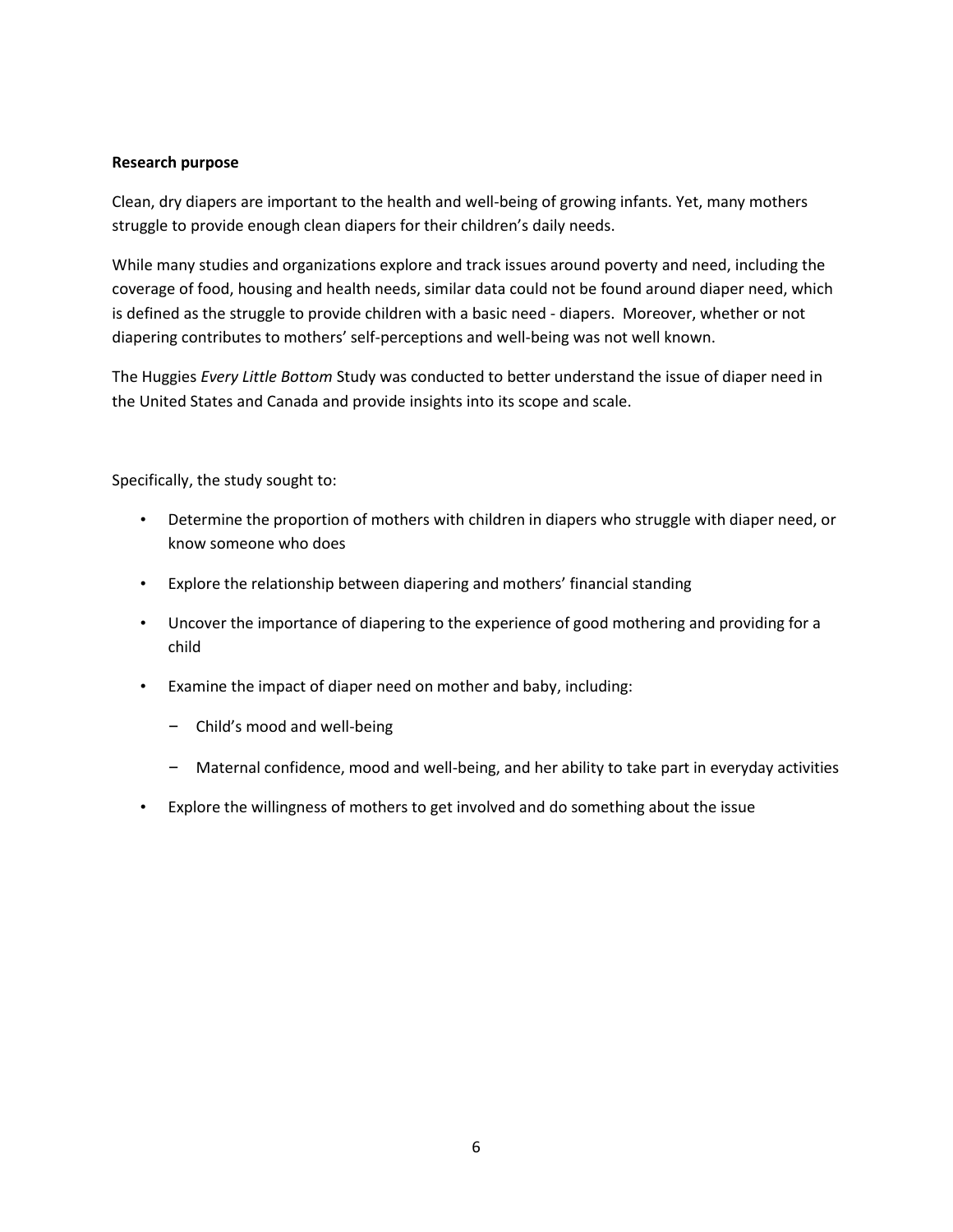#### **Research approach and design**

Led by Dr. Cybele Raver and Dr. Nicole Letourneau, leading academics in the field of child development, maternal mood and economic standing, a rigorous study was undertaken to validate and quantify the issue of diaper need in the United States and Canada.

The study was fielded by Abt SRBI, a full-service global strategy and research organization specializing in public policy and opinion surveys in the corporate, government and research institute sectors. Abt SRBI is a member of the National Council on Public Polls (NCPP) and the Council of American Survey Research Organizations (CASRO).

- A quantitative telephone survey was conducted among a nationally representative sample of mothers with at least one child 0-4 years old currently in diapers in the U.S. and Canada.
	- The telephone survey averaged 20 minutes in duration and was fielded in English and Spanish in the U.S., and English and French in Canada.
- A nationally representative sample of 1,513 mothers in the U.S. and 1,008 mothers in Canada were surveyed.
	- Respondents were sampled from a listed telephone sample for which the age of the children in the household was known in advance.
	- The study includes a representative sample of mothers living in poverty (U.S.) or below the low income limit (Canada) based on governmental guidelines including number of adults in the household, number of children in the household and household income.
	- In addition, mothers living in financial hardship were also identified. These mothers were living above poverty, but had struggled in the past 12 months to meet essential expenses, such as for housing, food, utilities, child care, etc. The remainder of mothers were identified as non-hardship, as they were not living in poverty and had not struggled to meet essential living expenses in the past year.

| <b>Economic Status</b>                          | U.S. | Canada |
|-------------------------------------------------|------|--------|
| Living below poverty/low income limit           | 26%  | 22%    |
| Above poverty, but living in financial hardship | 32%  | 23%    |
| Not in financial hardship                       | 42%  | 55%    |

– Data have been weighted to properly reflect the national populations in each country.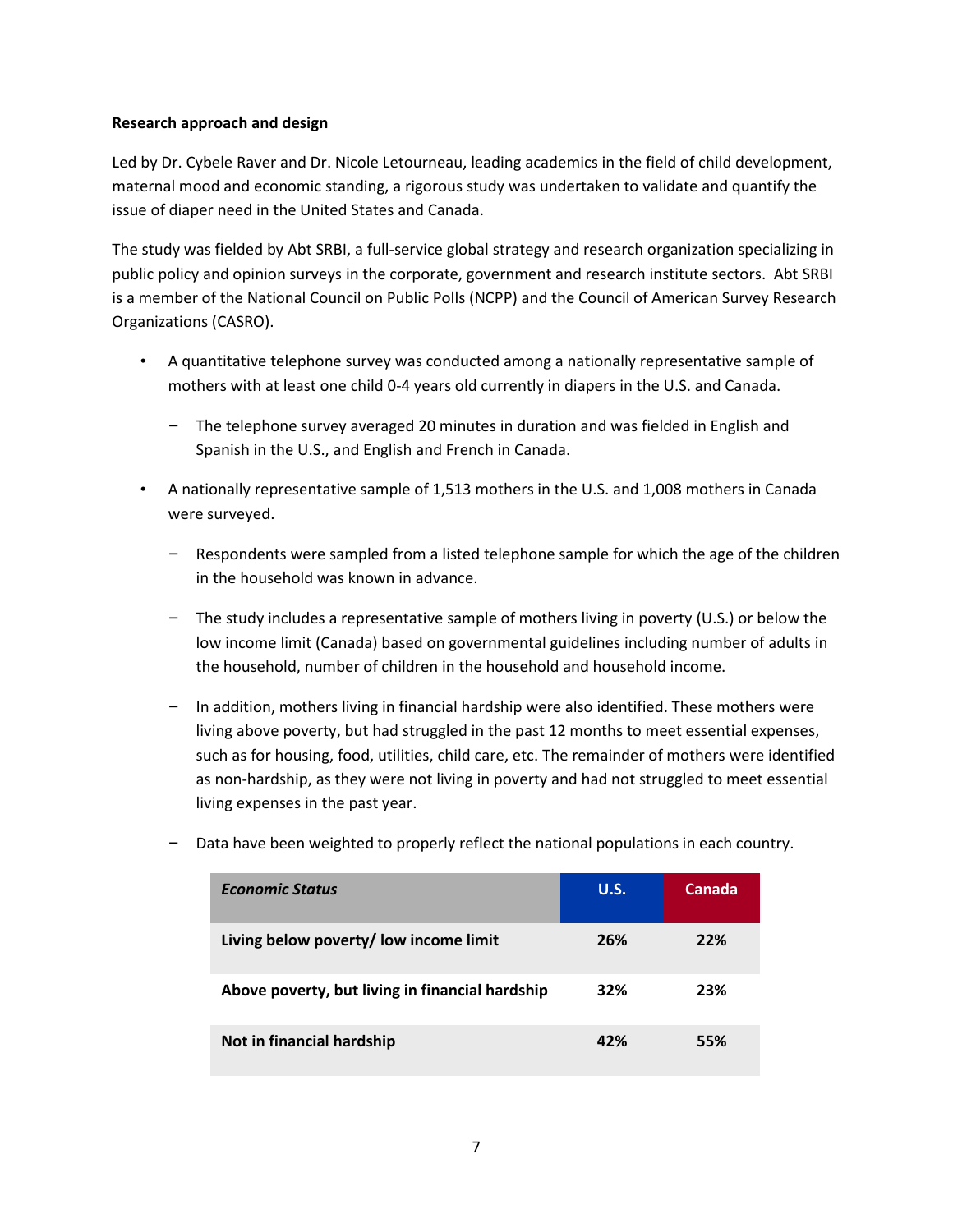#### **Analytic considerations**

The robust sample design of this study provides a rich segmentation capacity within each country, including evaluating:

- Maternal demographics (age, education, income, marital status (married/living with partner or not married), ethnicity, etc.)
- Child demographics (age, gender, use of out-of-home daycare)
- Geographic considerations (regions/provinces)
- Financial standing (poverty, financial hardship, non-hardship; living paycheck to paycheck; use of governmental assistance; ability to cover basic needs, e.g., housing, food, utilities)

In addition, a number of segments were explored to help isolate the measures that best define the universe of diaper need. The following segments were explored:

- Financial indicators alone:
	- Living in poverty, financial hardship or non-hardship
		- Poverty/low income limit based on governmental guidelines for number of adults in the household, number of children in the household and household income.
		- Financial hardship is defined as those who are not in poverty, but in the past 12 months have had difficulty meeting any of their essential living expenses, such as for housing, utilities, telephone, important medical care, child or day care, food or clothing
		- Non-hardship is defined as those above poverty, who have not had difficulty meeting any of their essential living expenses in the last 12 months
	- Those who struggle to make ends meet (those experiencing poverty and financial hardship combined)
- Financial indicators associated with diaper purchases:
	- Those who report that buying diapers creates financial difficulties
	- Those who cut back on basic essentials, like food, utilities or child care in order to afford enough diapers for their children
	- Those who run out of money for diapers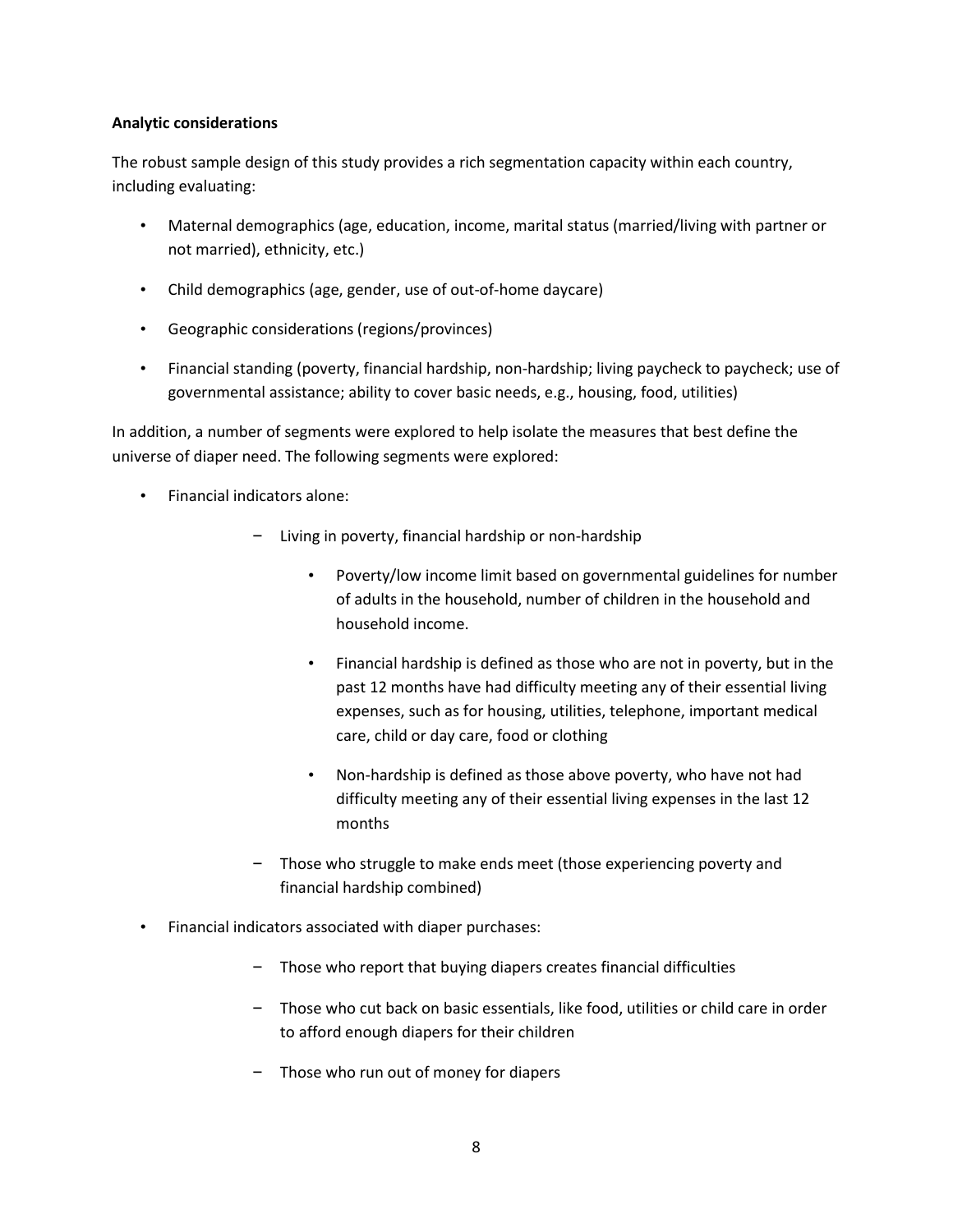Mothers who cut back on basic essentials, like food, utilities or child care in order to afford enough diapers for their child, appear to best represent the universe of diaper need.

- Diaper need is about the struggle to provide the basic necessity of diapers for one's child.
- Financial standing alone does not imply diaper need. Many mothers who are above poverty experience this struggle as well.
- These mothers are in the unfortunate position of choosing one basic necessity over another.

#### **Profile of mothers in diaper need**

Mothers who cut back on basic essentials, like food, utilities or child care in order to afford enough diapers for their children, herein referred to as mothers who struggle with diaper need, are a diverse group of mothers.

Yet, these mothers are more likely than their counterparts who do not struggle to provide this basic need to be living in poverty or financial hardship, and are less likely to be married.

In the U.S., these mothers struggling with diaper need are less likely to be employed or to have attained higher education.

When profiling American mothers struggling with diaper need, there is a greater proportion of Caucasian mothers much like in the population at large. Yet, Hispanic mothers are more likely to struggle with diaper need than Caucasian mothers (Hispanic 41%, African-American 36%, Caucasian 31%).

| Cut back on basic essentials like                                   | U.S.                              |                                           | Canada                                   |                                           |
|---------------------------------------------------------------------|-----------------------------------|-------------------------------------------|------------------------------------------|-------------------------------------------|
| food, utilities or child care, in<br>order to afford enough diapers | Yes, cut<br>back on<br>essentials | No, have not<br>cut back on<br>essentials | Yes, cut<br>back on<br><b>essentials</b> | No, have not<br>cut back on<br>essentials |
| Married or living with partner                                      | 63%                               | 76%*                                      | 81%                                      | 89%*                                      |
| Employed (full/part-time, self)                                     | 50%                               | 59%*                                      | 66%                                      | 64%                                       |
| Less than 4yr/university degree                                     | $80\%*$                           | 60%                                       | <b>74%</b>                               | <b>72%</b>                                |
| <b>Economic status</b>                                              |                                   |                                           |                                          |                                           |
| •Poverty                                                            | 42%                               | <b>17%</b>                                | $36\%*$                                  | 19%                                       |
| •Financial hardship                                                 | 45%                               | 26%                                       | $41\%*$                                  | 19%                                       |
| •Non-hardship                                                       | 13%                               | 57%*                                      | 23%                                      | $62\%$ *                                  |
| <b>Mean income</b>                                                  | \$39K                             | \$64K*                                    | \$54K                                    | \$70K*                                    |
| <b>Ethnicity</b>                                                    |                                   |                                           |                                          |                                           |
| •Caucasian                                                          | 57%                               | 64%*                                      | 88%                                      | 88%                                       |
| •African-American                                                   | 14%                               | 14%                                       | --                                       | --                                        |
| •Hispanic                                                           | $21\%*$                           | 15%                                       | --                                       | --                                        |
| •Other                                                              | 8%                                | 7%                                        | 12%                                      | 12%                                       |

Q22: Have you ever done any of the following to ensure you could afford enough diapers for your child?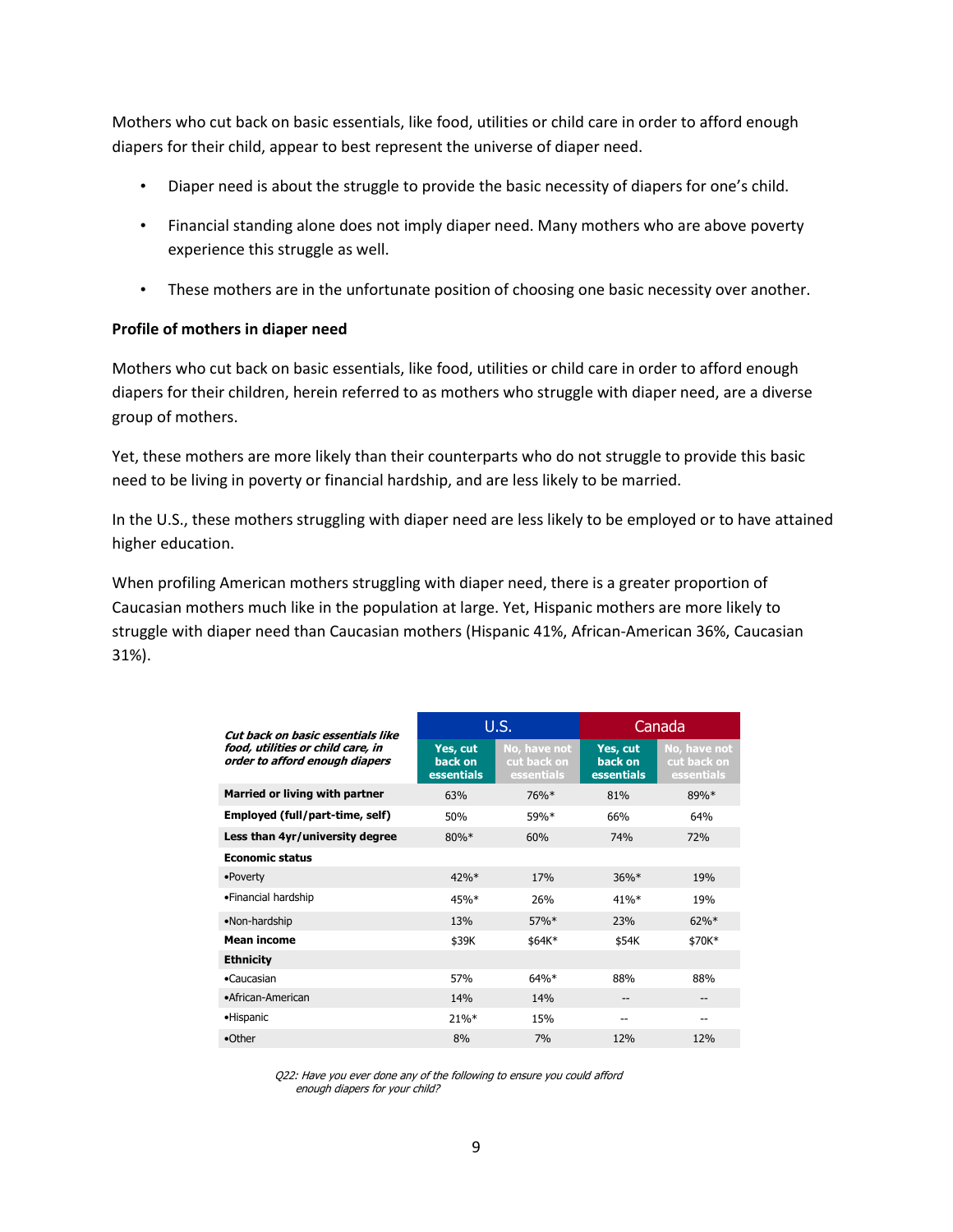*\*Indicates a statistically significant difference at the 95% confidence level.* 

#### **Margin of error**

- The study results were evaluated at the 95 percent confidence level, or with 5 percent risk.
- When an audience is statistically higher than the corresponding group, the number is denoted with an asterisk (\*).
- Considering the total sample for each country, this means that if the study were replicated, 95 out of a 100 times, the results would not vary more than 2.5 percentage points in either direction for U.S. mothers (n=1,513), and 3.1 percentage points for Canadian mothers (n=1,008).
- This margin of error is commonly used for national public opinion polling.
- At the 95 percent confidence level, the following margins of error can be expected for the total samples of mothers in the U.S. and Canada, as well as those struggling with diaper need (have had to cut back on basic essentials, like food, utilities or child care in order to afford enough diapers for their children).

|                                                                                                                                            | U.S.        |                                  | Canada      |                                  |
|--------------------------------------------------------------------------------------------------------------------------------------------|-------------|----------------------------------|-------------|----------------------------------|
|                                                                                                                                            | Sample Size | Sampling<br>Margin of<br>Error * | Sample Size | Sampling<br>Margin of<br>Error * |
| <b>Total Sample</b>                                                                                                                        | 1,513       | $+/- 2.5$                        | 1,008       | $+/- 3.1$                        |
| Diaper Need: Have cut back on basic essentials, like food, child care or utilities in order to<br>afford enough diapers for their children |             |                                  |             |                                  |

| $\blacksquare$ Yes | 510  | $+/- 4.3$ | 183 | $+/- 7.2$ |
|--------------------|------|-----------|-----|-----------|
| $\blacksquare$ No  | 1003 | $+/- 3.1$ | 825 | $+/- 3.4$ |

\* The margin of error guidance is shown for the 95% confidence interval; so, one can say with 95% confidence that the error attributable to sampling is no more than plus or minus the percentage points shown depending on the group examined. In addition to sampling error, question wording and practical difficulties in conducting surveys can also introduce error or bias into the findings of opinion polls.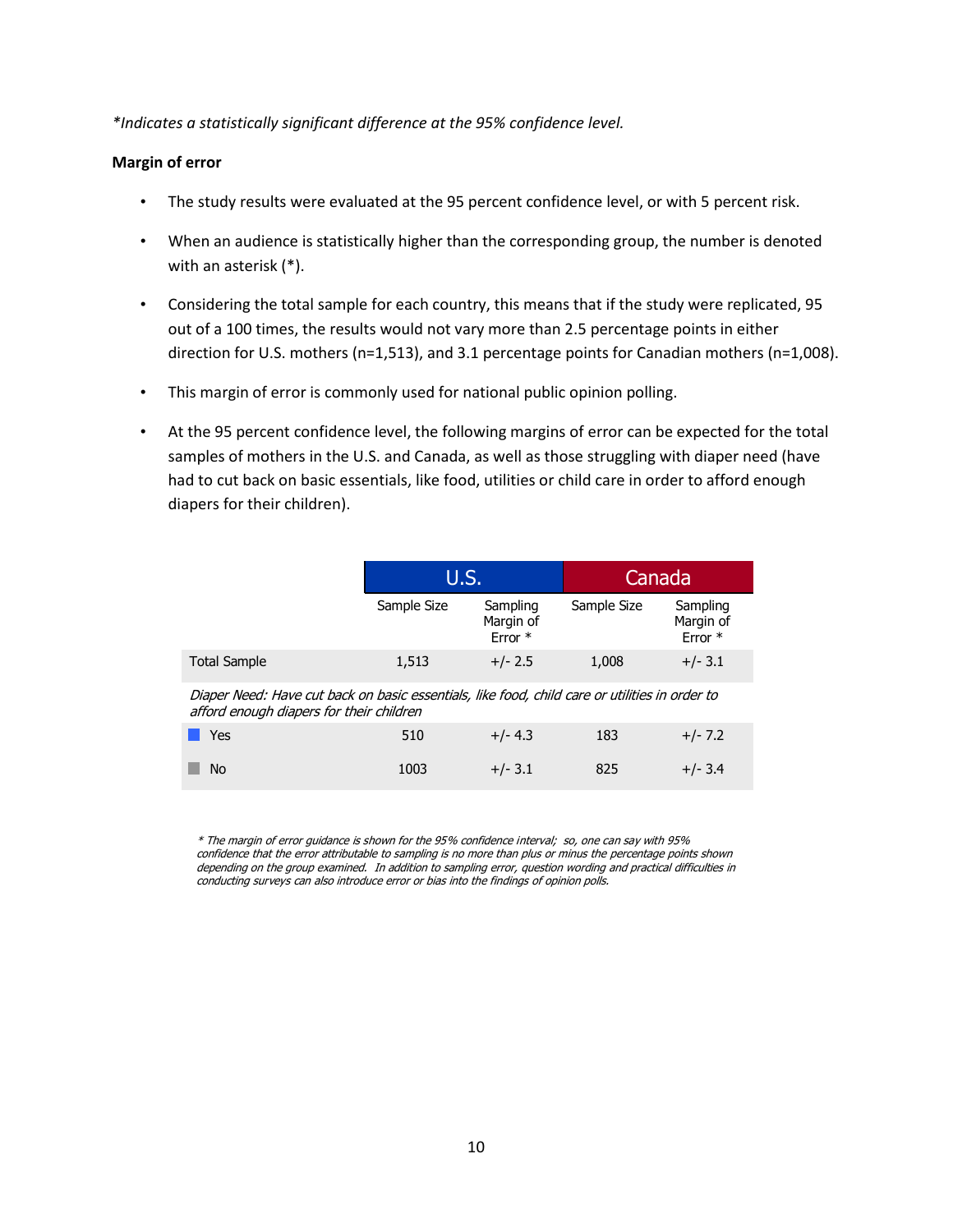#### **Key findings**

**Diapering is basic to both children and mothers across financial standing –** Diapers are viewed as a basic necessity for children, much like food and shelter. The experience of diapering is a conduit for connection and love, as well as a source of confidence and pride for mothers.

**Diapering may create emotional and financial stress –** The idea of not having enough diapers for their child's daily needs would be very distressing to mothers, and for many it creates a level of stress when their supply is running short. Yet, many mothers have needed to choose between buying diapers and other necessities, including choosing between basic essentials like food, utilities or child care.

**Diaper need is a widespread issue –** A number of mothers in the U.S. and Canada have had to cutback on basic essentials, like food, utilities or child care in order to afford enough diapers for their children. For many of these mothers struggling with diaper need buying diapers creates financial difficulties and in some cases these mothers have run out of money for diapers. These mothers who are struggling to provide diapers are also more likely to be living paycheck to paycheck and struggling financially to meet everyday needs.

**Financial standing is not only contributing factor** – More importantly, the struggle with diaper need, cutting back on basic essentials, like food, utilities or child care in order to afford enough diapers, is one that affects a broad spectrum of mothers, including a sizable portion of those above poverty who are living in financial hardship in the U.S. and Canada.

**Mothers in need are children in need –** When mothers run short of diapers, children may spend extended periods of time in dirty diapers or in more extreme cases mothers may need to clean, dry and re-use disposable diapers. While children in general who cannot be promptly changed out of a dirty diaper may face emotional and physical consequences, such as showing signs of irritation and discomfort, crying or suffering more from diaper rash, this experience is more prevalent among children living in diaper need.

**The inability to provide diaper care impacts maternal well-being –** While mothers of young children feel like good mothers no matter their financial standing, when they cannot provide a basic need like diapers, their well-being suffers. Mothers tend to feel guilty and stressed when they cannot change their child out of a dirty diaper.

**Revealing this issue creates engagement –** Many mothers have not thought about the problem of diaper need, yet some know mothers who cannot afford enough diapers for their child's daily needs. Mothers are currently helping others in a more grassroots way by giving away their leftover diapers. However, in hearing that some mothers are compromising on necessities and only have a few diapers for a given day, most mothers are interested in helping in a more structured way through purchases or formal donations.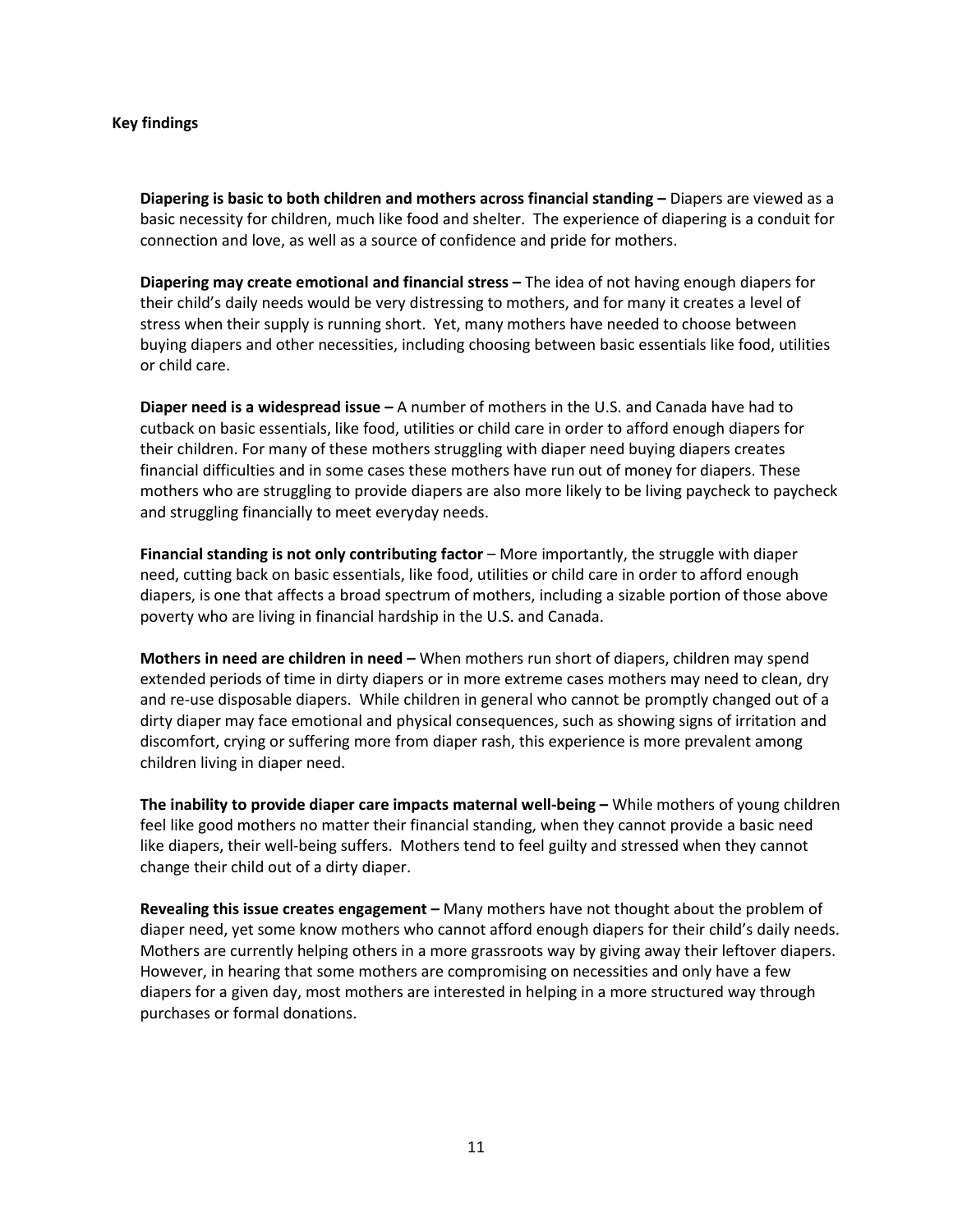#### **I. Diapering and mothering**

#### *Feelings of good mothering are shared*

Feeling like a good mother is an experience shared by mothers across the U.S. and Canada irrespective of their financial standing, region/province, age of child, marital status, education, whether their child is in daycare outside the home or ethnicity (in the U.S.). Mothers in poverty are just as likely as those in non-hardship to feel like good mothers most of the time.

Further, regardless of whether or not mothers find themselves struggling with diaper need (have had to cut back on basic essentials like food, utilities or child care in order to afford enough diapers for their children), the majority feel like good mothers most of the time. Virtually all mothers in the U.S. and Canada agree that they've felt like a good mother most or some of the time over the past week.



### **Feel Like a Good Mother (Most/Some of the Time):**

Q7: In the past 7 days, have you experienced each of the following most of the time, some of the time, not very often or not at all?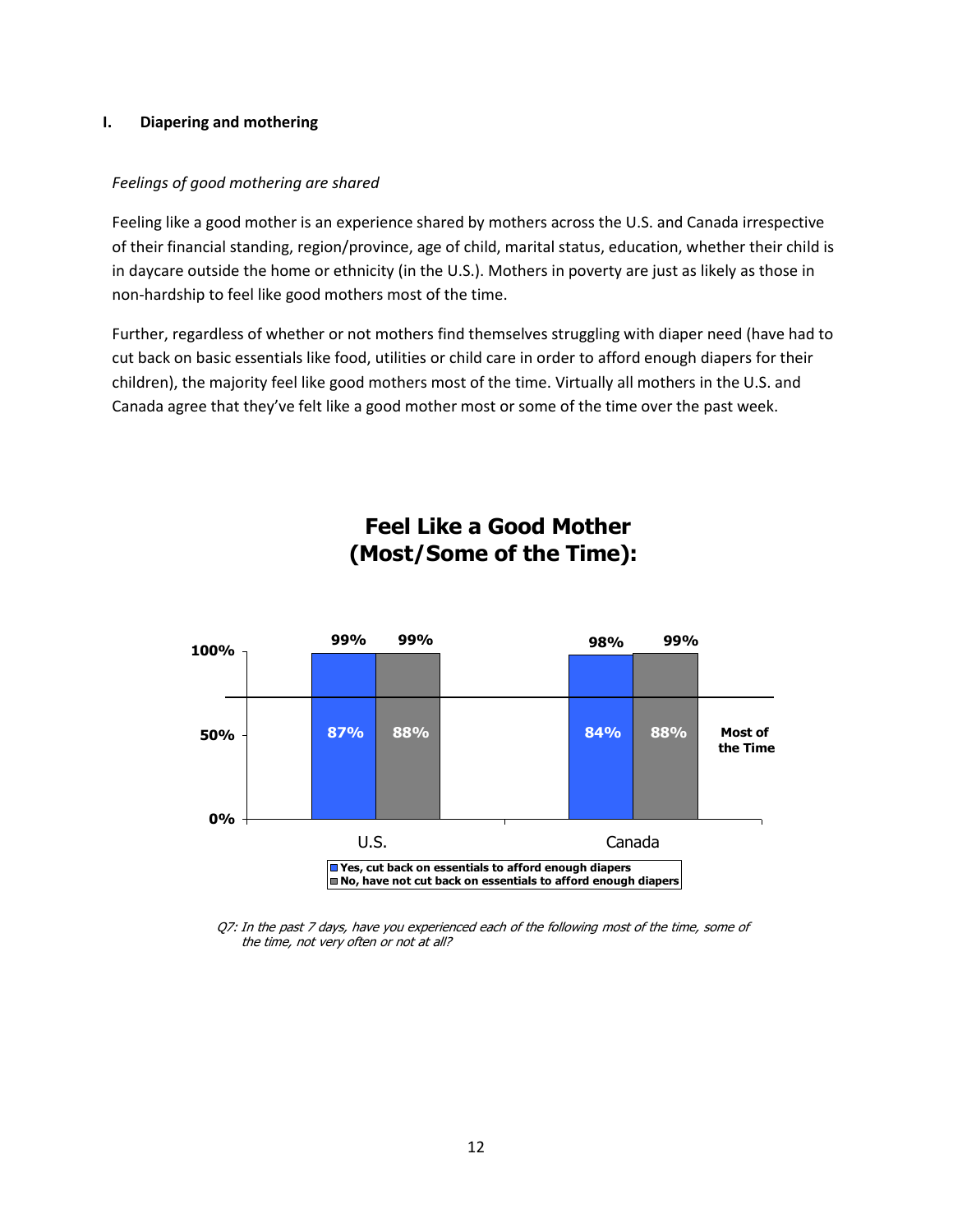#### *Diapering is related to feelings of good mothering*

In both the U.S. and Canada, keeping one's child in a clean diaper is central to good mothering and a conduit for expressing love. Nearly all mothers in the U.S. and Canada agree that keeping their child in a clean diaper is one of the most important things they can do for them as a mother. This sentiment is shared by all mothers, but is more pronounced among mothers living in poverty than non-hardship (U.S. poverty 99%, financial hardship 98%, non-hardship 96%; Canada poverty 97%, financial hardship 92%, non-hardship 92%). Further, mothers with children under 2 years old are more likely than mothers with children 2 years or older to feel this way (U.S. 98% vs. 96%, Canada 94% vs. 89%).

In addition, mothers see changing their child's diaper as a wonderful way of showing how much they love them. This sentiment is shared by mothers across financial standing, marital status, ethnicity (in the U.S.), education, or whether or not the child is in daycare outside the home. However, mothers with younger children (under 2 years old) are more likely than mothers with children 2 years or older to express this feeling (U.S. 95% vs. 92%, Canada 93% vs. 89%).

Mothers living in poverty in the U.S. and Canada are more likely than those in financial hardship or nonhardship to strongly agree with both of these sentiments (most important things they can do: U.S. 88% vs. 75%, 74%, Canada 71% vs. 56%, 59%; show love: U.S. 82 % vs. 62%, 57%, Canada 59% vs. 44%, 45%).



Q33: Please tell me how much you agree or disagree with each of the following statements. Do you strongly agree, somewhat agree, somewhat disagree or strongly disagree?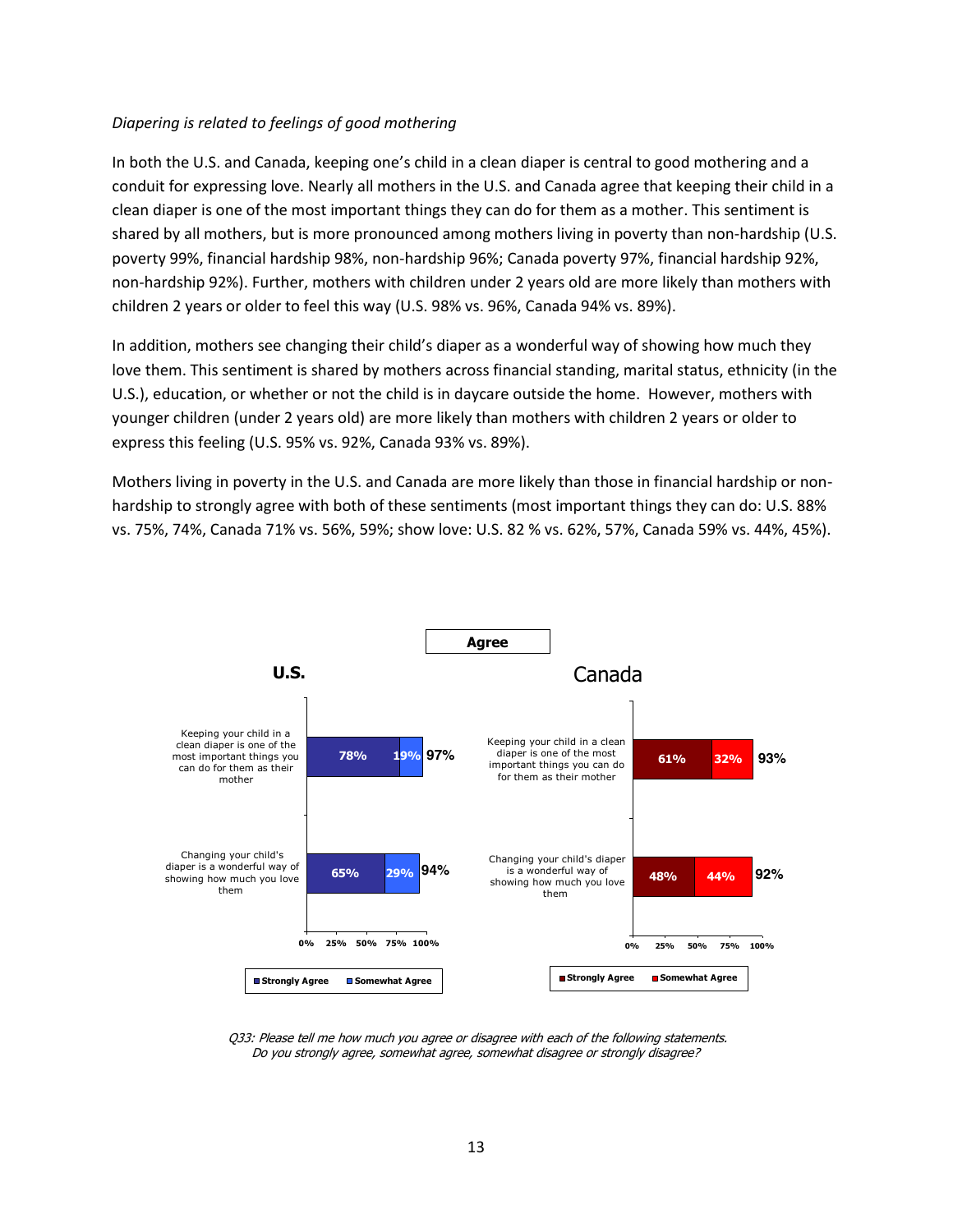Whether or not mothers struggle with diaper need (have had to cut back on basic essentials, like food, utilities or child care in order to afford enough diapers for their children), the relationship between diapering and good mothering is strong.

Mothers who struggle with diaper need are just as likely as those who do not struggle to report that keeping their child in a clean diaper is one of the most important things they can do for them as a mother.

While no differences were noted in Canada, U.S. mothers who struggle with diaper need are more likely than their counterparts to see changing their child's diaper as a wonderful way of showing how much they love them.



Q33: Please tell me how much you agree or disagree with each of the following statements. Do you strongly agree, somewhat agree, somewhat disagree or strongly disagree?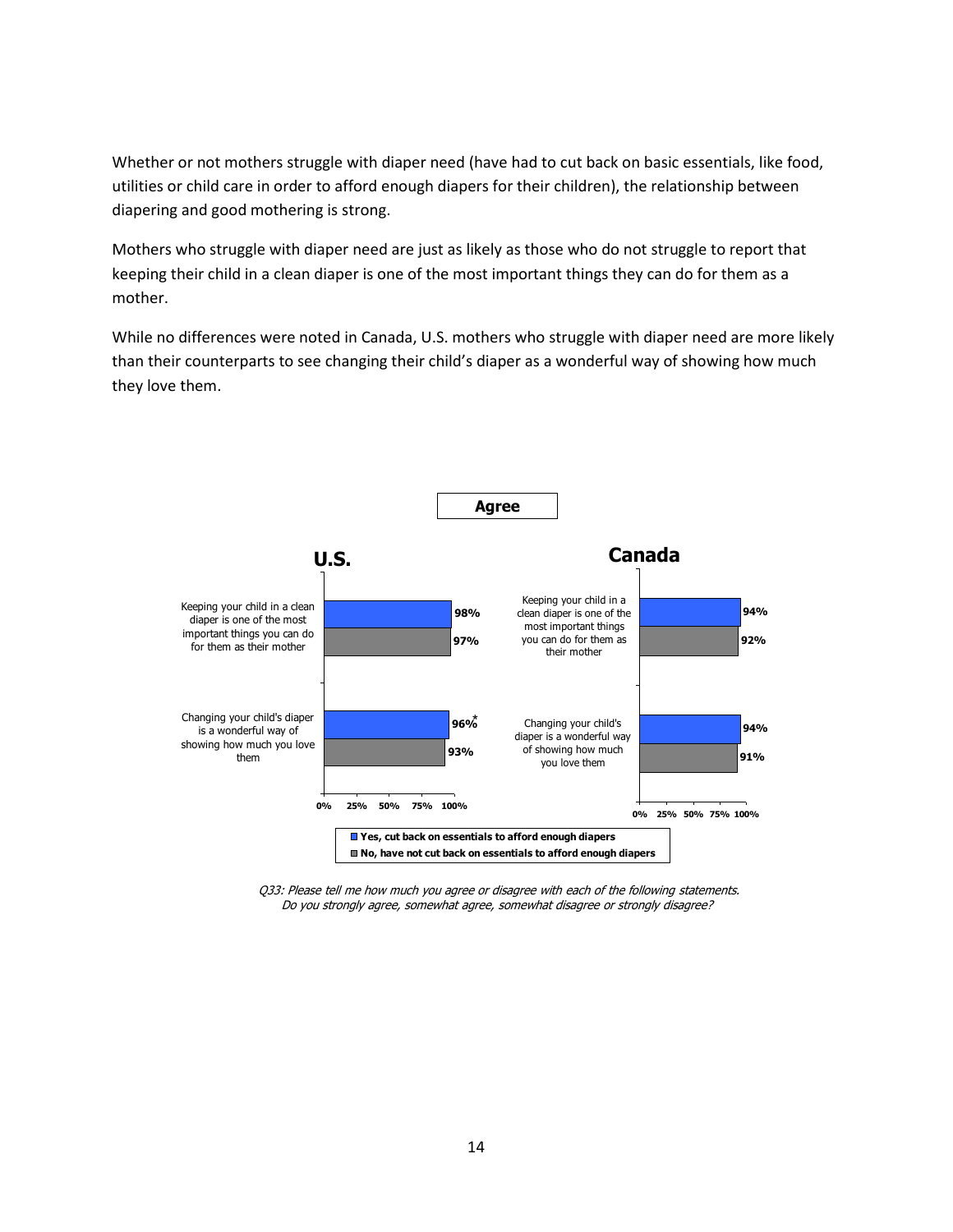#### *Experience of diapering fosters feelings of pride and joy*

Diapering provides most mothers in the U.S. and Canada with a sense of pride in keeping their children clean, as well as a sense of joy and connection. Although at times, diapering can also lead some mothers to feel frustration, burden and anxiety.

Diapering as an experience of pride in keeping one's child clean is shared by mothers whether or not they are married or their child is in daycare outside the home as well as across ethnicity (in the U.S.).

Mothers in the U.S. who experience poverty or financial hardship, or struggle with diaper need are more likely than their counterparts to report feeling a sense of pride in keeping their child clean (U.S. poverty 90%, financial hardship 93%, non-hardship 85%; diaper need [as detailed earlier, have had to cut back on basic essentials, like food, utilities or child care in order to afford enough diapers]: yes 91% vs. no 87%). No differences were noted based on financial standing or struggle with diaper need in Canada.

Feelings of happiness when diapering one's child are also shared by American and Canadian mothers whether or not they struggle with diaper need (U.S. 85% vs. 80%; Canada 80% vs. 80%).

While negative feelings like frustration around diapering are shared across financial standing and whether or not mothers struggle with diaper need, feelings of anxiety are more pronounced among mothers who struggle with diaper need (experience anxiety: U.S. struggle with diaper need 10% vs. do not struggle with diaper need 4%; Canada struggle with diaper need 12% vs. do not struggle with diaper need 3%).



Q30: While you are putting a clean diaper on your child, do you experience any of the following?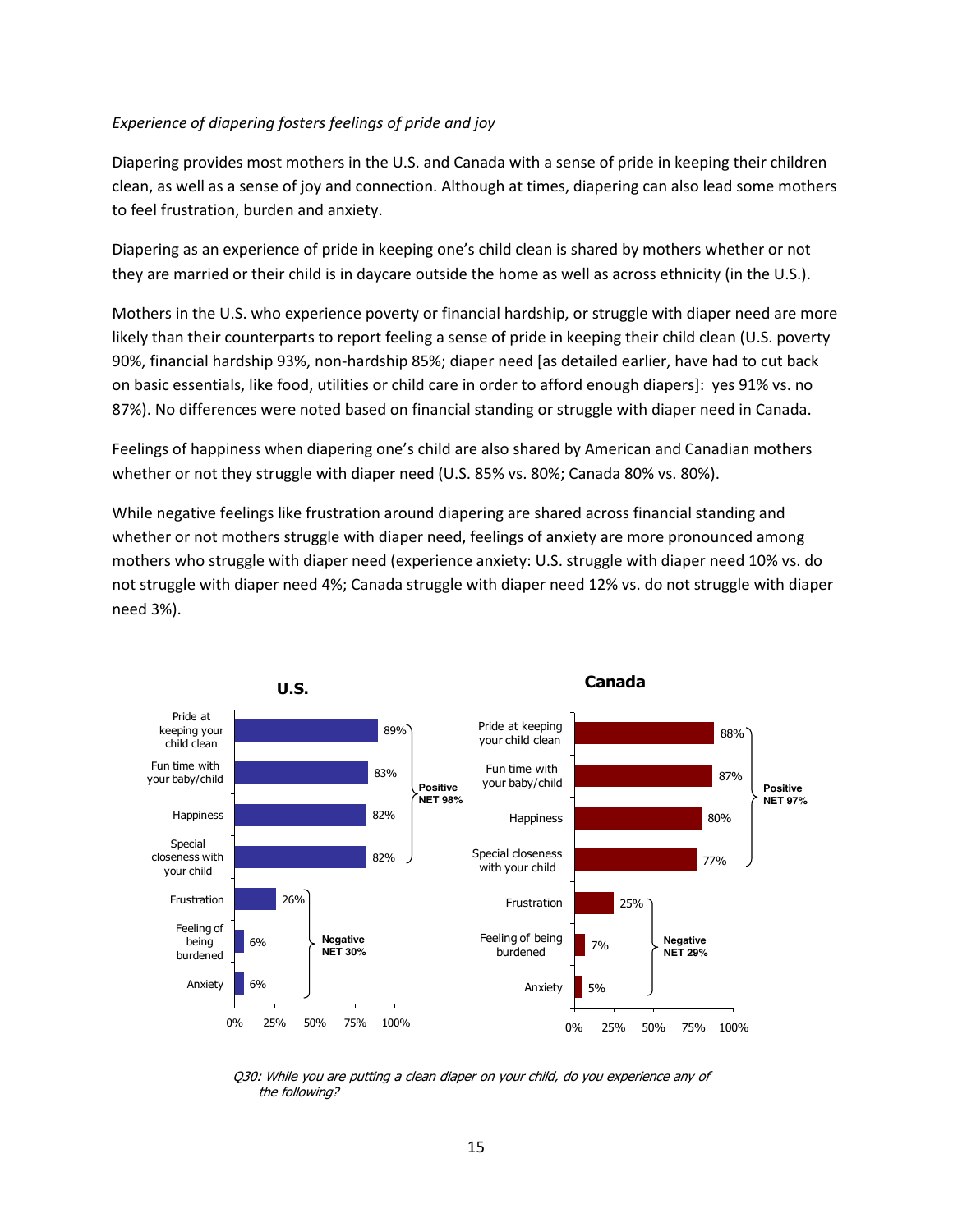#### *Diapers are a basic necessity, like food and shelter*

Mothers in both the U.S. and Canada clearly see diapers as a basic need for children, at parity with food and shelter. As such, most mothers strongly agree that the ability to diaper a child should not be dependent on a mother's financial resources.

Nearly all mothers across the U.S. and Canada agree that clean diapers are a basic need for children. This sentiment is shared across financial standing and whether or not mothers struggle with diaper need. Further, this sentiment is shared irrespective of age of child, daycare status, parental education, region/province or ethnicity (in the U.S.).

Making sure children have the clean diapers they need is as important as making sure they have the shelter and food they need, is also a belief held among mothers in the U.S. and Canada. This belief is held among mothers no matter their financial standing in the U.S., yet particularly more so among mothers in Canada facing financial hardship (Canada poverty 96%, financial hardship 98%, non-hardship 94%). This belief is also held across daycare status, marital status, region/province, age of child or ethnicity (in the U.S.). Further, this belief is held whether or not mothers are struggling with diaper need (have had to cut back on basic essentials, like food, utilities or child care in order to afford enough diapers).

The majority of mothers across the U.S. and Canada believe that keeping a child in clean diapers should not depend on how much money you have. This sentiment is shared whether or not mothers are experiencing diaper need.



Q34: Please tell me how much you agree or disagree with each of the following statements. Do you strongly agree, somewhat agree, somewhat disagree or strongly disagree?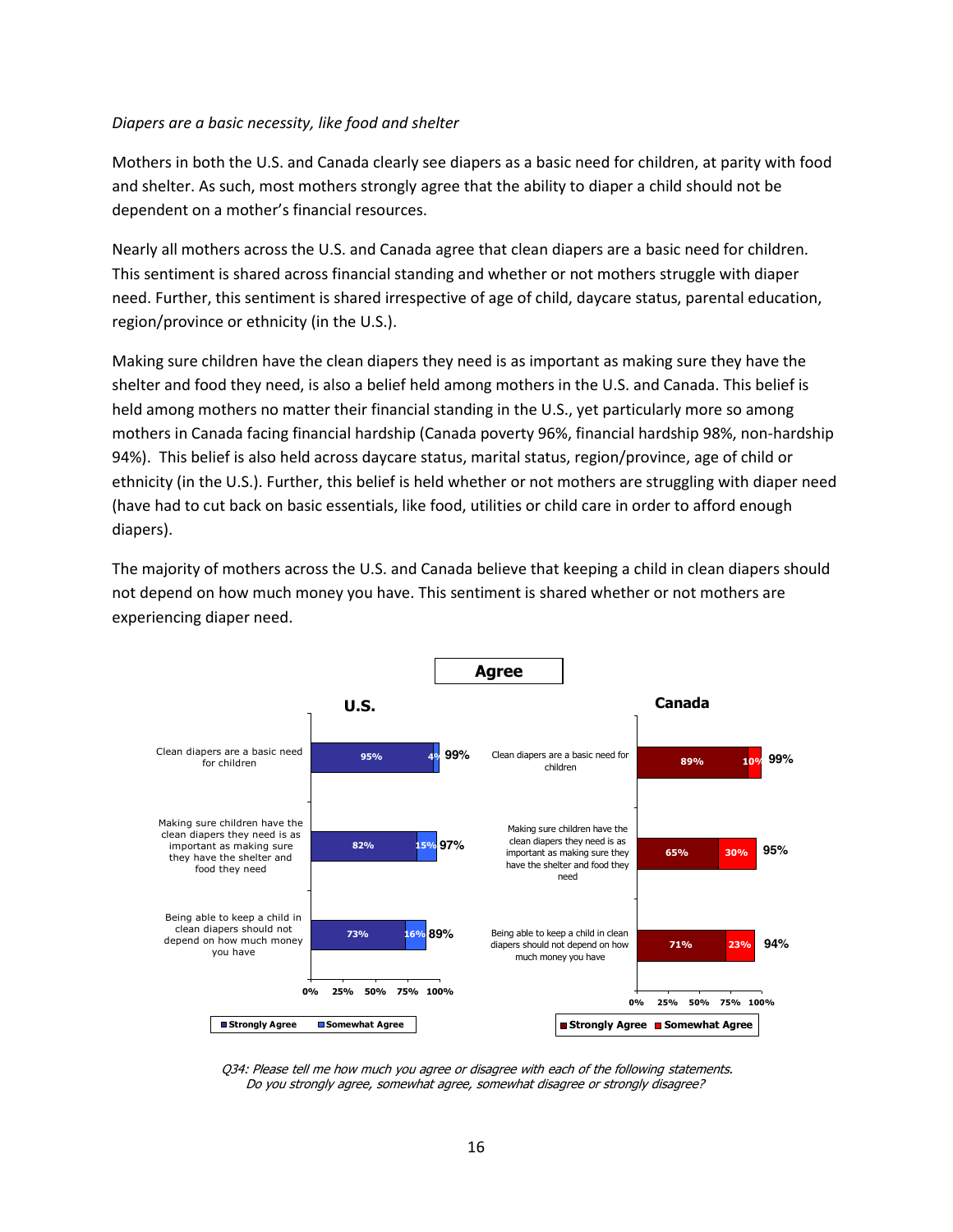#### *Mothers' words provide context around the influence of diapering*

When probed about why it is important for a mother to have enough clean diapers for her child's needs, comments included the child's right to basic care, the child's emotional and physical well-being as well as the mother's well-being.



Q35: Why do you think it is important for a mother to have enough clean diapers for her child's daily needs?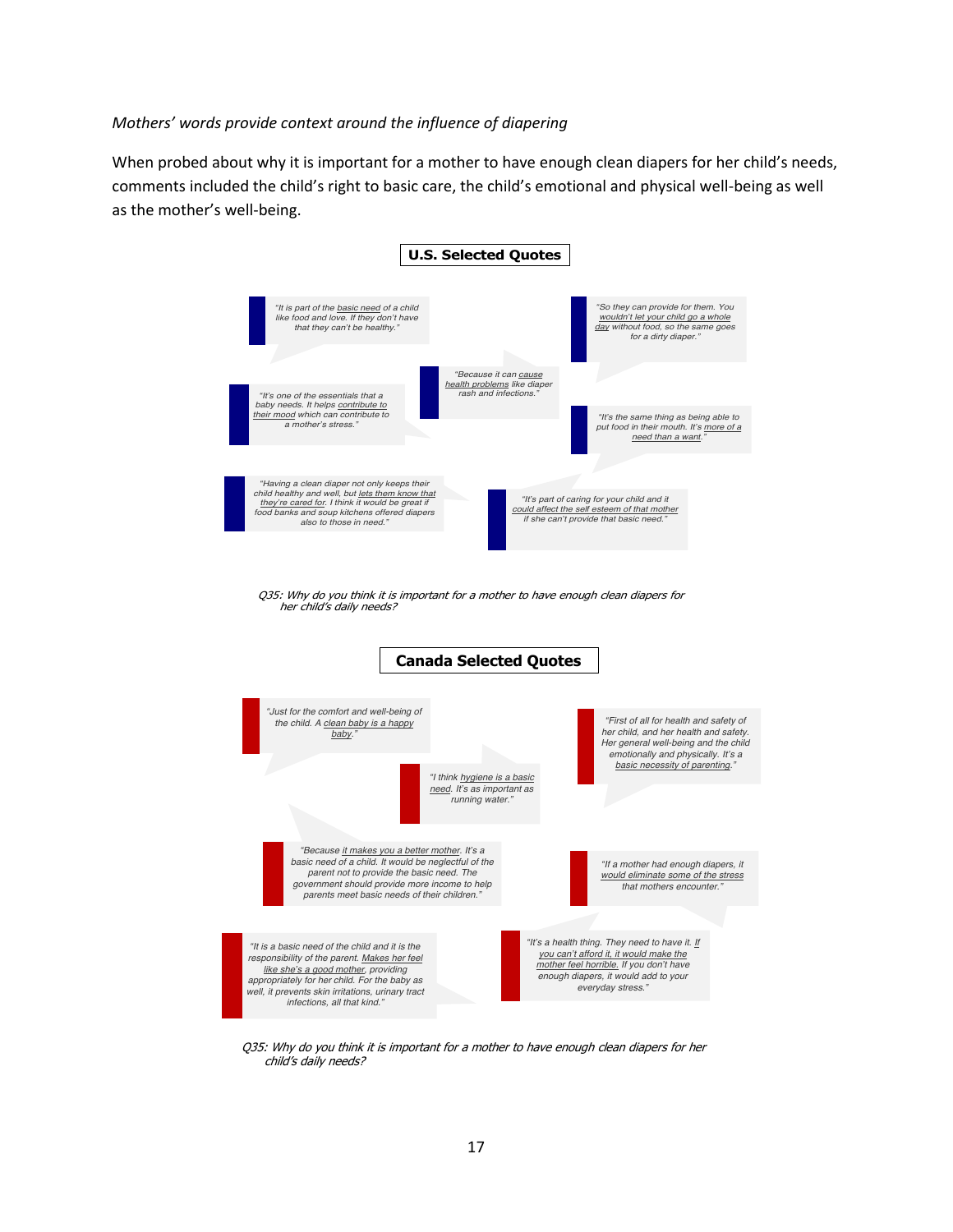#### **II. Financial struggle and diapering**

#### *Many mothers are experiencing financial stress today*

Many mothers of young children across the U.S. and Canada are struggling to make ends meet today. More than half of mothers in the U.S. and Canada report living paycheck to paycheck and a sizeable portion are struggling financially to meet everyday needs including meeting essential household expenses.

| <b>Measures of Financial Stress</b>                                                                                                 | U.S.            | Canada |
|-------------------------------------------------------------------------------------------------------------------------------------|-----------------|--------|
| Have few savings, and mostly living "paycheck to<br>paycheck" (Agree)                                                               | 62%             | 53%    |
| In the past 12 months, have had difficulty meeting any<br>essential household expenses, including housing, utilities,<br>food, etc. | 52 <sub>%</sub> | 38%    |
| Struggling financially to meet everyday needs (Agree)                                                                               | 41%             | 25%    |
| Received assistance in the past year from the government<br>for food, housing, utilities, education or something else               | 36%             | 18%    |
| Financial situation is worse off than this time last year                                                                           | 21%             | 19%    |
| Received assistance in the past year from a non-profit<br>organization for food, housing, utilities, education or<br>something else | 15%             | 9%     |

Q56. During the past 12 months, has there been a time when you had difficulty meeting all of your essential household expenses for…? Q57. When it comes to your financial situation, would you say you are better off, worse off or about the<br>same as you were this time last year? Q58. Please tell me whether you strongly agree, somewhat agree,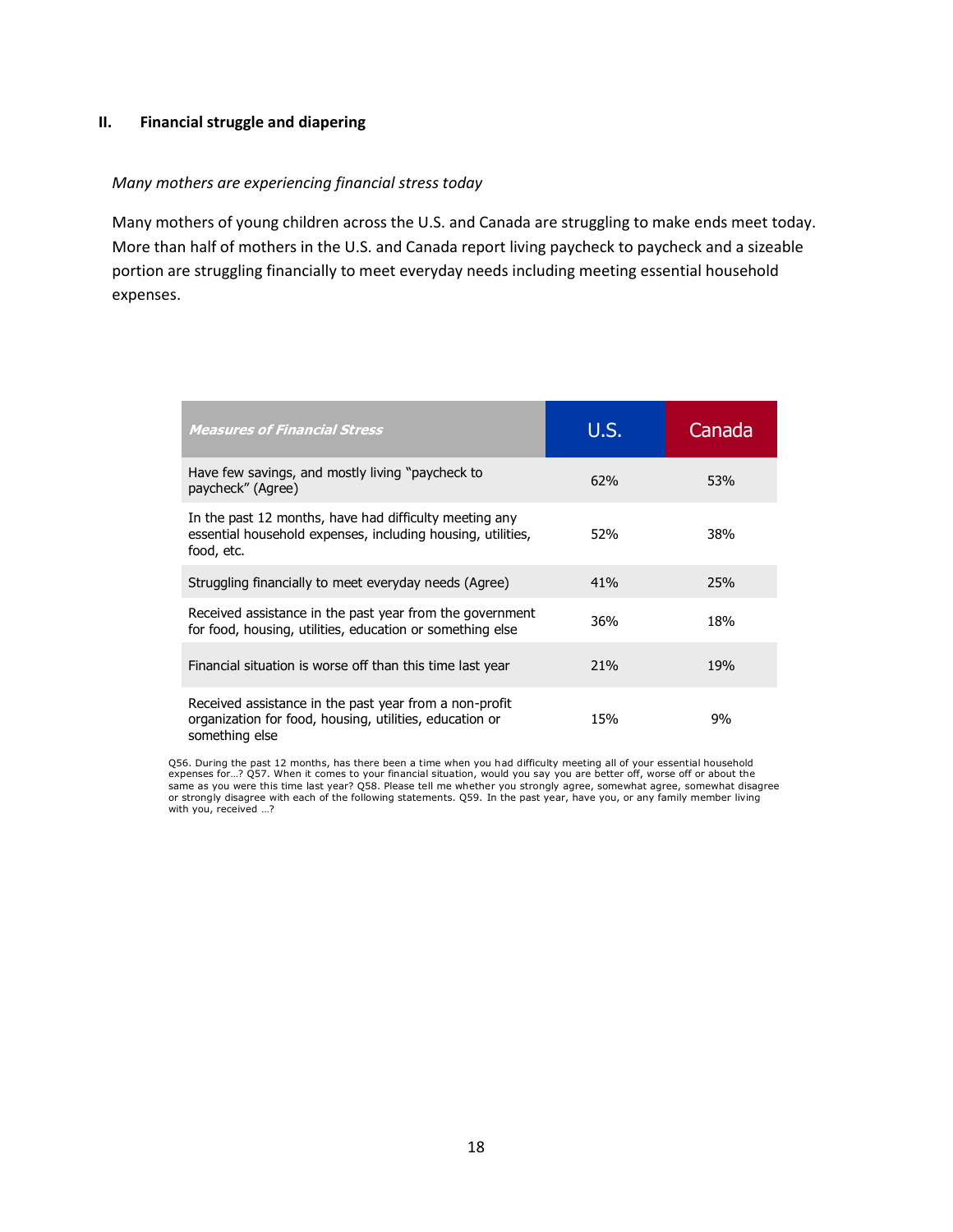Mothers who struggle with diaper need are more likely than their counterparts to experience measures of financial stress, including living paycheck to paycheck, struggling to meet everyday needs and meeting essential household expenses.

|                                                                                                                                        | U.S.                              |                                           |                                   | Canada                                    |
|----------------------------------------------------------------------------------------------------------------------------------------|-----------------------------------|-------------------------------------------|-----------------------------------|-------------------------------------------|
| <b>Measures of Financial Stress</b>                                                                                                    | Yes, cut<br>back on<br>essentials | No, have not<br>cut back on<br>essentials | Yes, cut<br>back on<br>essentials | No, have not<br>cut back on<br>essentials |
| Have few savings, and mostly living<br>"paycheck to paycheck" (Agree)                                                                  | $84%$ *                           | 51%                                       | 78%*                              | 48%                                       |
| In the past 12 months, have had<br>difficulty meeting any essential<br>household expenses, including<br>housing, utilities, food, etc. | $82%$ *                           | 36%                                       | 72%                               | 30%                                       |
| Struggling financially to meet everyday<br>needs (Agree)                                                                               | $67%$ *                           | 27%                                       | $54\%*$                           | 19%                                       |
| Received assistance in the past year<br>from the government for food,<br>housing, utilities, education or<br>something else            | 52%                               | 28%                                       | 27%                               | 16%                                       |
| Financial situation is worse off than this<br>time last year                                                                           | $30\%*$                           | 16%                                       | $33\%*$                           | 16%                                       |
| Received assistance in the past year<br>from a non-profit organization for food,<br>housing, utilities, education or<br>something else | $26%$ *                           | 9%                                        | $16\%*$                           | 8%                                        |

Q56. During the past 12 months, has there been a time when you had difficulty meeting all of your essential household expenses for…? Q57. When it comes to your financial situation, would you say you are better off, worse off or about the same as you were<br>this time last year? Q58. Please tell me whether you strongly agree, somewhat agree, somewhat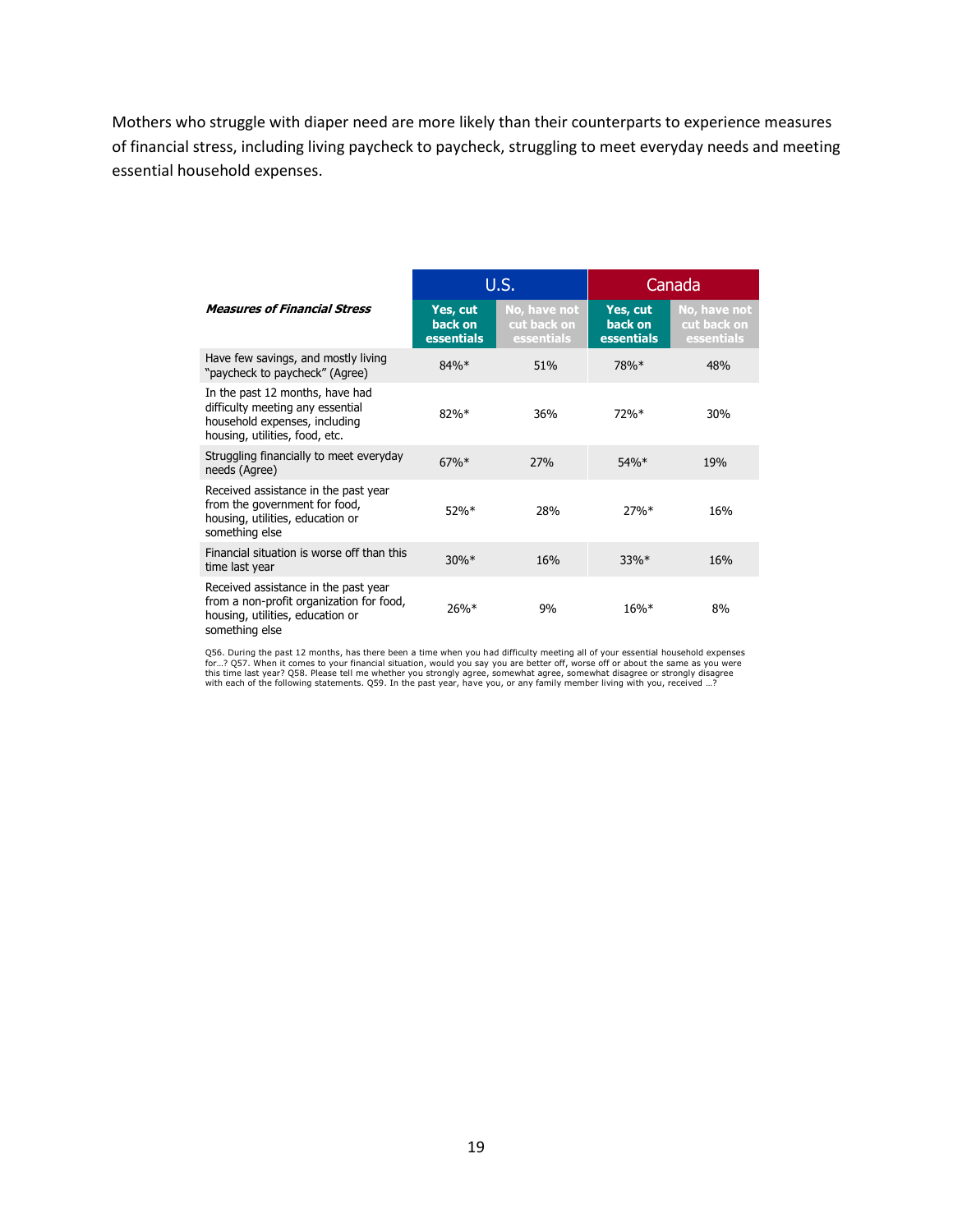#### *Diaper expenses influence household budgets*

Mothers in the U.S. report spending on average \$17 a week on diapers for their youngest child, with mothers in Canada reporting spending \$16 in a given week. This equates to approximately 2 percent of American mothers' total household income, and 1 percent of Canadian mothers' total household income.

Nearly all mothers in the U.S. and Canada report solely using disposable diapers for their children, with few using cloth diapers (use disposable diapers: U.S. 95%, Canada 91%). These mothers are already looking for savings by primarily shopping at large discount stores, followed by supermarkets and warehouse stores where one can purchase products in bulk (U.S. 78%, 41%, 37%; Canada 57%, 51%, 21%).

Just more than a third of all mothers in the U.S. and two in ten mothers in Canada report ever running out of diapers for their child (35%, 21%). Yet, mothers living in poverty are more likely than those in non-hardship to run out of diapers monthly or more often (U.S. poverty 36%, financial hardship 27%, non-hardship 16%; Canada poverty 18%, financial hardship 14%, non-hardship 10%).

In the U.S., African-American and Hispanic mothers are more likely than Caucasian mothers to report running out of diapers monthly or more often (31%, 39% vs. 19%).

The age of the child and whether or not they attend daycare outside the home does not influence whether mothers run out of diapers.

Mothers struggling with diaper need (have had to cut back on basic essentials, like food, utilities or child care in order to afford enough diapers for their children) are more likely than their counterparts to report running out of diapers monthly or more often (U.S. 36% vs. 19%; Canada 18% vs. 11%).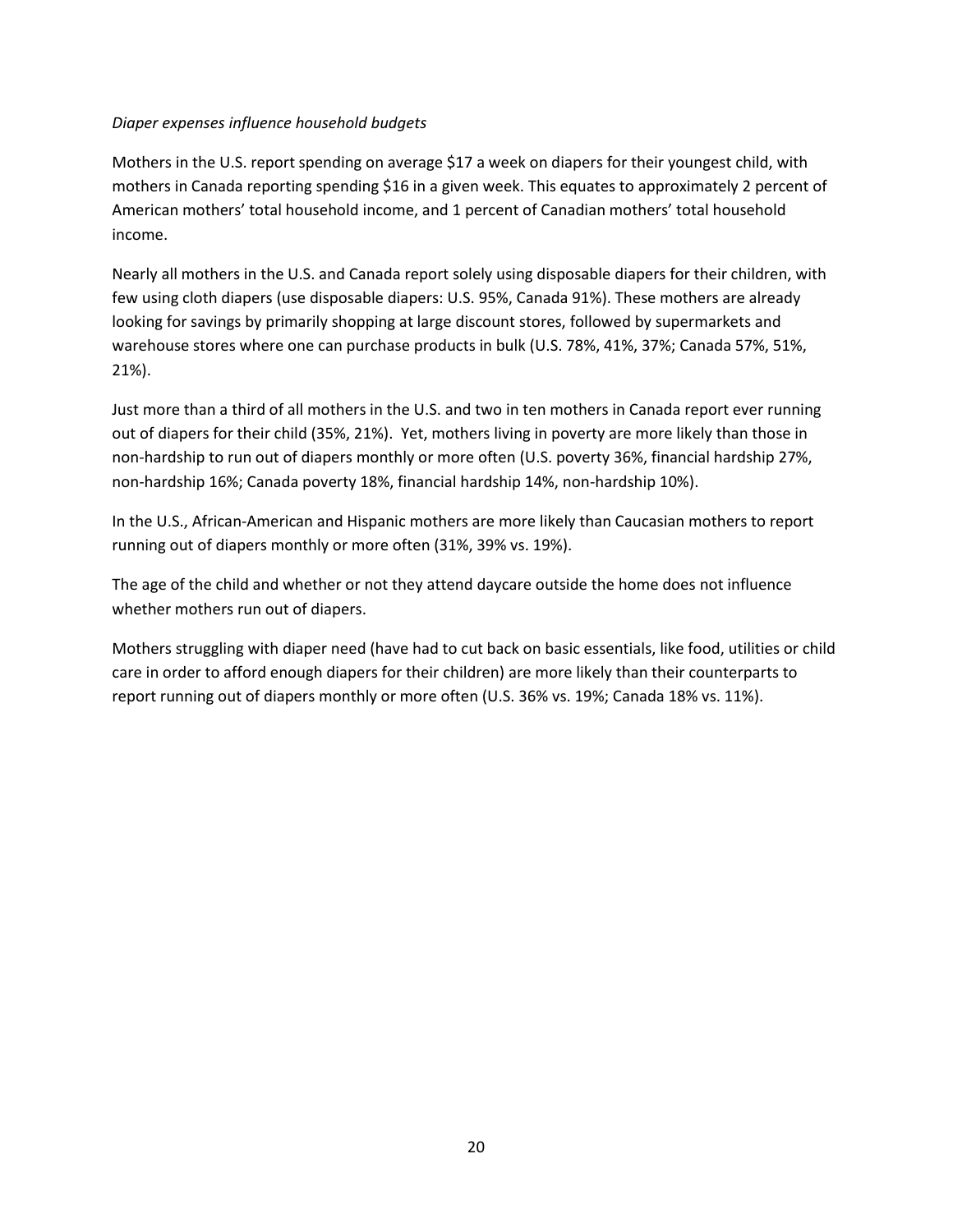#### *Cloth diapers not viewed as the solution*

Cloth diapers, while largely viewed as environmentally friendly and cheaper than disposable diapers, are also viewed by many mothers in the U.S. and Canada as hard to use without having a washer-dryer at home, inconvenient and not accepted by daycare facilities. With a third of American mothers and four in ten Canadian mothers using daycare outside the home, cloth diapers become a less viable option for a sizeable proportion of families (33%, 42%, respectively).

# **Beliefs about Cloth Diapers**

|                                                                                        | U.S.       | Canada |
|----------------------------------------------------------------------------------------|------------|--------|
| Cloth diapers are more environmentally friendly than disposables                       | 87%        | 91%    |
| Mothers without washer-dryers in their homes find it very hard to<br>use cloth diapers | 82%        | 79%    |
| Cloth diapers are less convenient than disposables                                     | <b>77%</b> | 79%    |
| Cloth diapers are cheaper than disposables                                             | 65%        | 65%    |
| Cloth diapers are not accepted by daycare facilities                                   | 31%        | 32%    |
| Cloth diapers are better than disposables for the baby's health and<br>hygiene         | 31%        | 39%    |
| Cloth diapers are not allowed to be washed at Laundromats                              | 20%        | 19%    |

Q12: What, if any, of the following things do you believe are true about cloth diapers?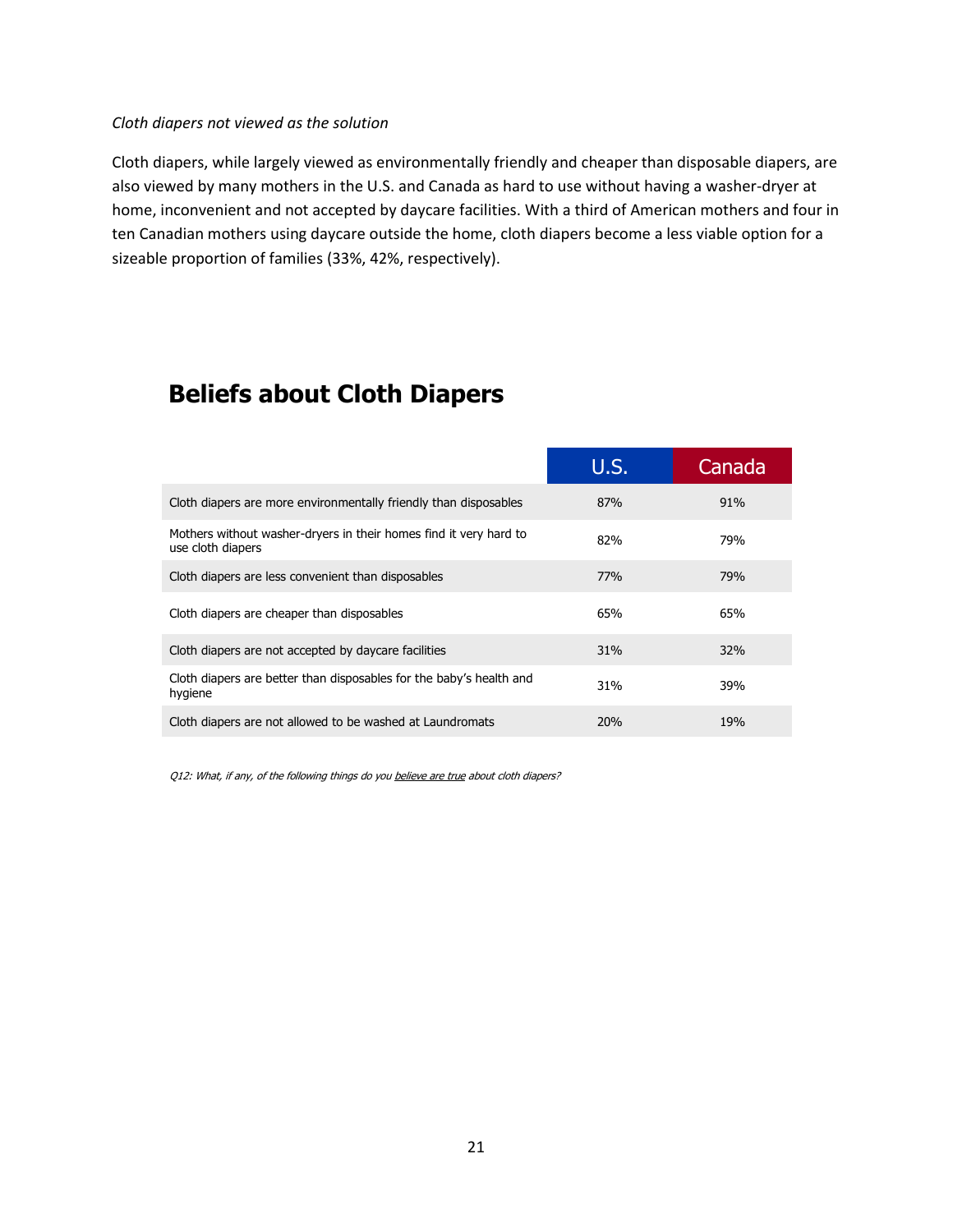#### *Mothers are making trade-offs to ensure they can afford diapers*

A number of mothers in the U.S. and Canada have cut back on food and clothing as well as borrowed money in order to afford enough diapers for their children. Some mothers also have had to limit other purchases or even skip payments on utilities.



Q22: Have you ever done any of the following to ensure you could afford enough diapers for your child?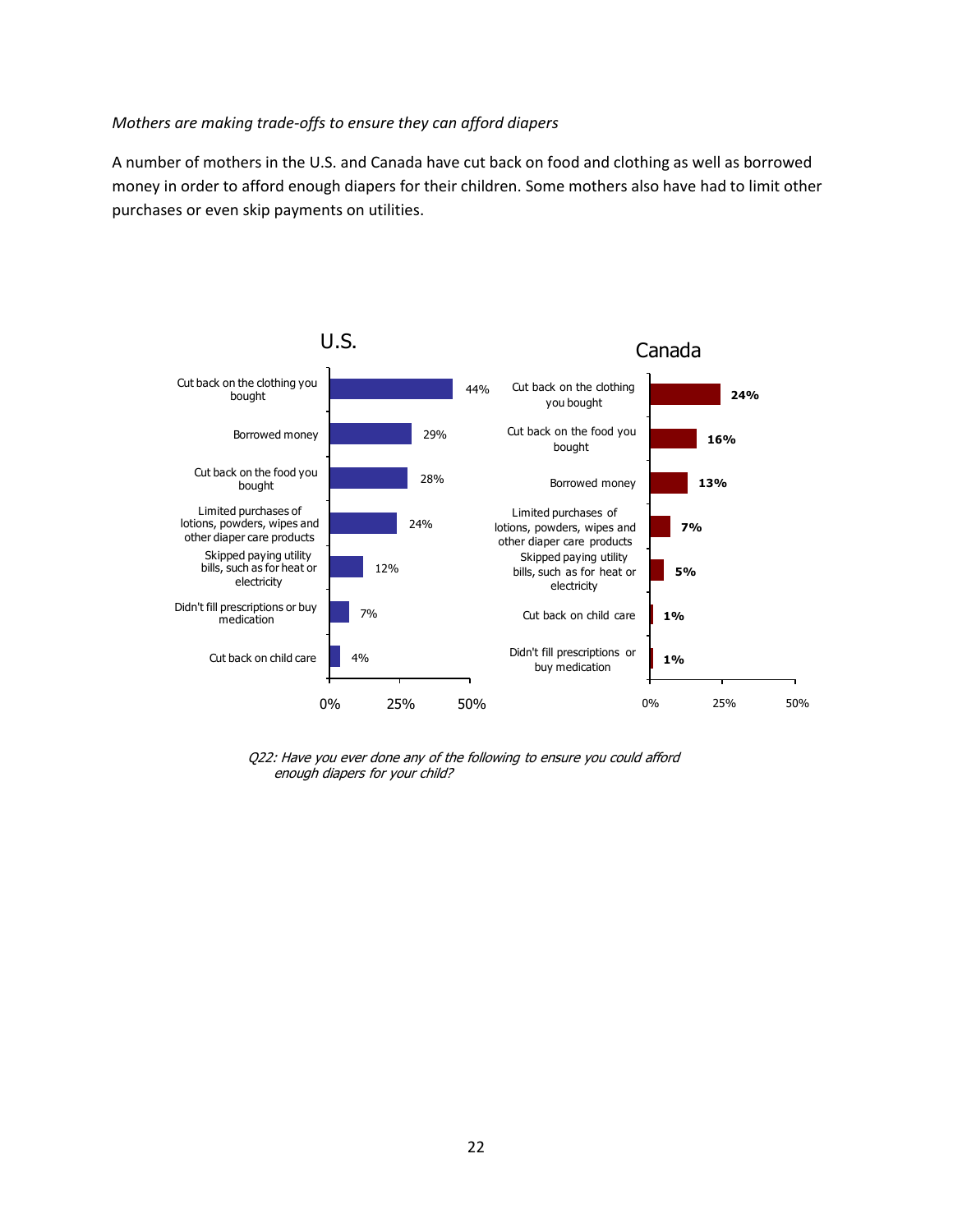#### *Some are cutting back on basic essentials to afford enough diapers*

One in three mothers in the U.S. and nearly one in five in Canada report cutting back on basic essentials like food, utilities or child care in order to afford enough diapers for their children, also referred herein as diaper need. No differences were noted by age of child or out of home daycare use in struggling with diaper need.

These mothers struggling with diaper need, who spend on average U.S. \$18/Canada \$17 a week on diapers, are more likely to live in poverty and financial hardship than non-hardship (U.S. 42%, 45% vs. 13%; Canada 36%, 41% vs. 23%). They are also less likely to be married than those who do not struggle with diaper need (U.S. 63% vs. 76%; Canada 81% vs. 89%).

While there are no differences in struggling with diaper need by region in the U.S., mothers in Quebec are more likely to struggle with diaper need than mothers from the Maritimes, Ontario or Prairies/British Columbia provinces in Canada (24% vs. 16%, 17%, 16%).

While Hispanic mothers in the U.S. make up a smaller proportion of the population, they are more likely to struggle with diaper need than Caucasian mothers (Hispanic 41%, African-American 36%, Caucasian 31%).

**Cut back on basic essentials like** 



Q22: Have you ever done any of the following to ensure you could afford enough diapers for your child?

#### 23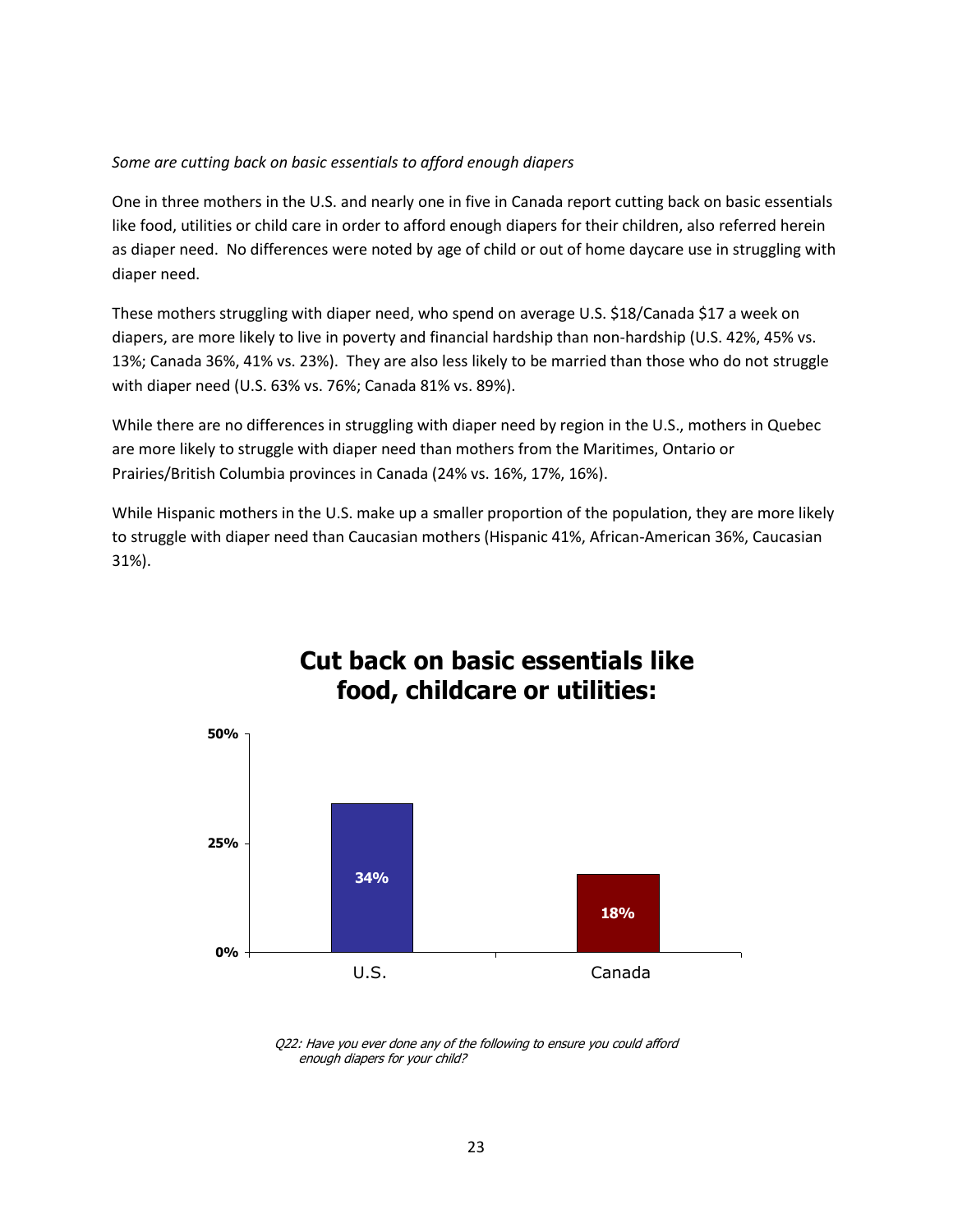#### *For some, buying diapers creates financial difficulties*

For nearly a third of all mothers in the U.S. and just less than one-fifth of mothers in Canada, buying diapers creates financial difficulties. Mothers in the U.S. and Canada living in poverty or financial hardship are more likely than those living in non-hardship to report that buying diapers creates financial difficulties for them (U.S. 55%, 45% vs. 9%; Canada 27%, 30% vs. 4%).

Further, unmarried mothers are more likely than married mothers to report that buying diapers creates financial difficulties (U.S. 49% vs. 26%; Canada 33% vs. 12%).

In the U.S., African-American and Hispanic mothers are more likely than Caucasian mothers to report that buying diapers creates financial difficulties for them (U.S. 38%, 44% vs. 28%).

No differences were noted by age of child or use of daycare outside the home regarding financial difficulties in buying diapers.



## **Buying Diapers Creates Financial Difficulties:**

Q19: Does buying diapers ever create financial difficulties for you?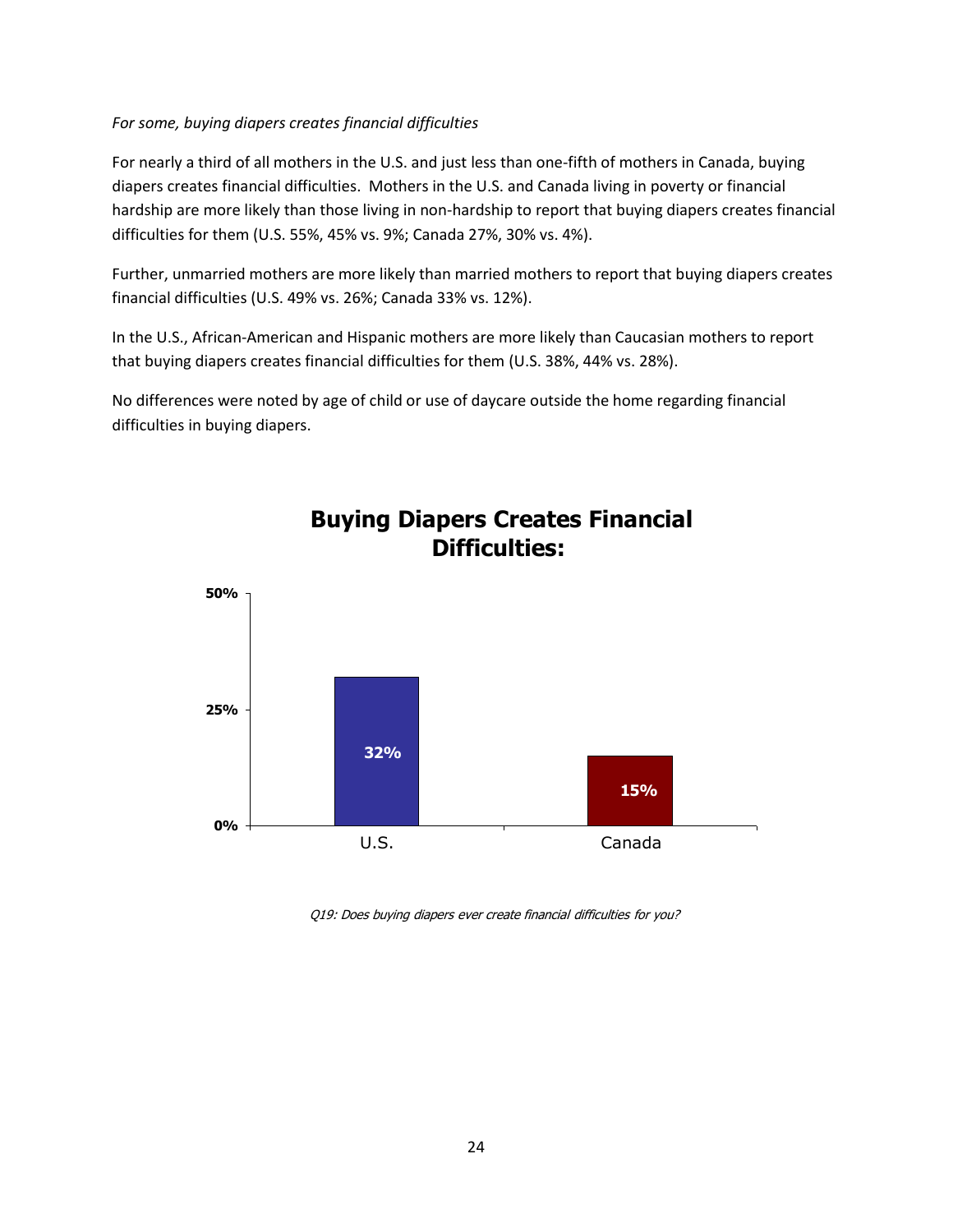As to be expected, mothers struggling with diaper need (have had to cut back on basic essentials, like food, utilities or child care in order to afford enough diapers), are more likely than their counterparts to report that buying diapers creates financial difficulties for them.



Q19: Does buying diapers ever create financial difficulties for you?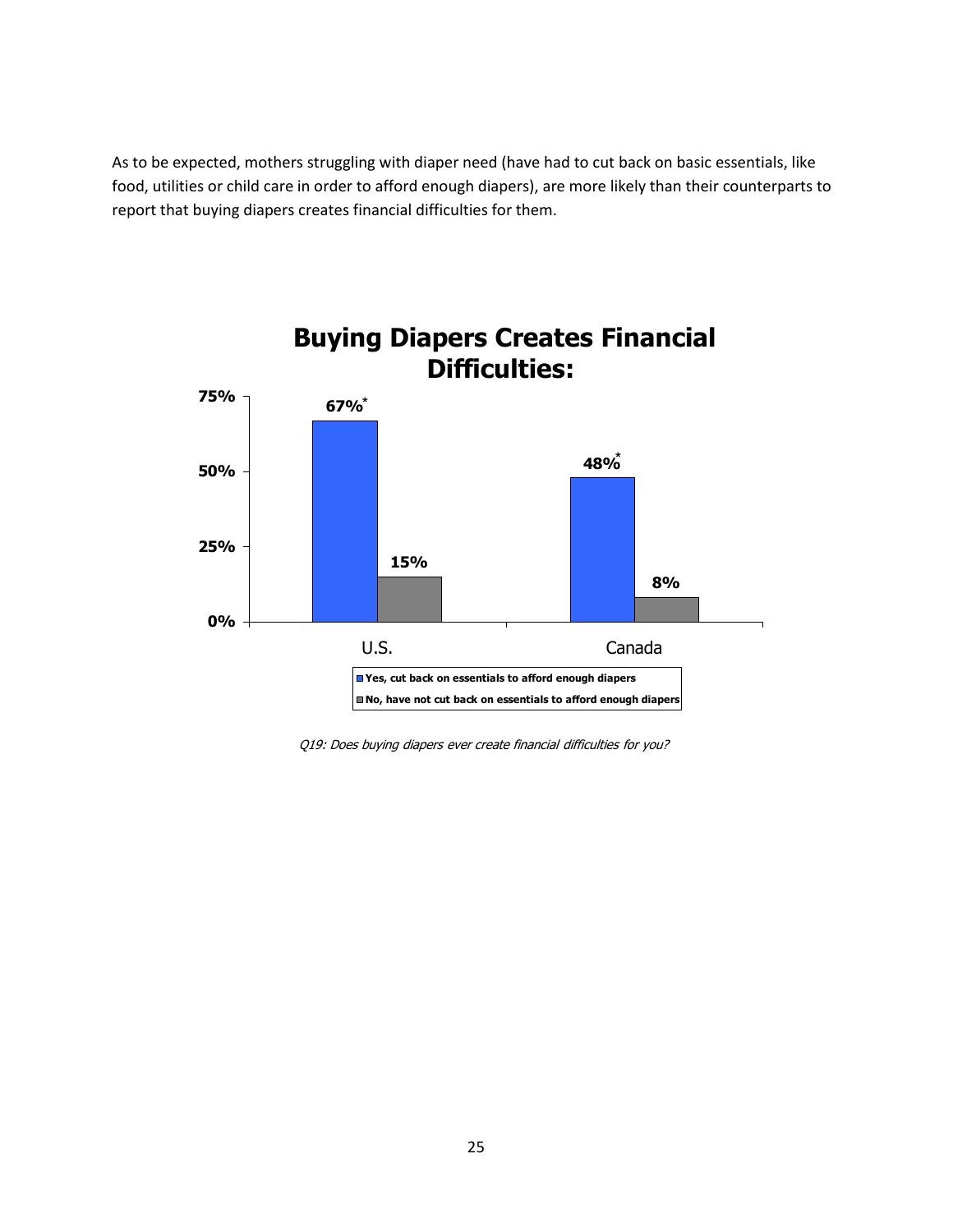#### *Mothers are making choices between diapers and other necessities when they can't afford both*

More than four out of every ten mothers in America have, at times, had to choose between buying diapers and other necessities. A quarter of all Canadian mothers have at times had to make the same choice.

Mothers in the U.S. and Canada living in poverty or financial hardship are more likely than those living in non-hardship to report that they have at times had to choose between buying diapers and other necessities (U.S. 71%, 56% vs. 18%; Canada 51%, 43% vs. 9%).

Further, unmarried mothers are more likely than married mothers to report they have at times had to choose between buying diapers and other necessities (U.S. 63% vs. 36%; Canada 50% vs. 23%).

In the U.S., African-American and Hispanic mothers are more likely than Caucasian mothers to report that they have at times had to make this difficult choice (U.S. 52%, 58% vs. 37%).

No differences were noted by age of child or use of daycare outside the home in ever having to choose between buying diapers and other necessities.



Q23: Please tell me whether the following statement is true for you. "There are times when you have had to choose between buying diapers versus other necessities because you couldn't afford both."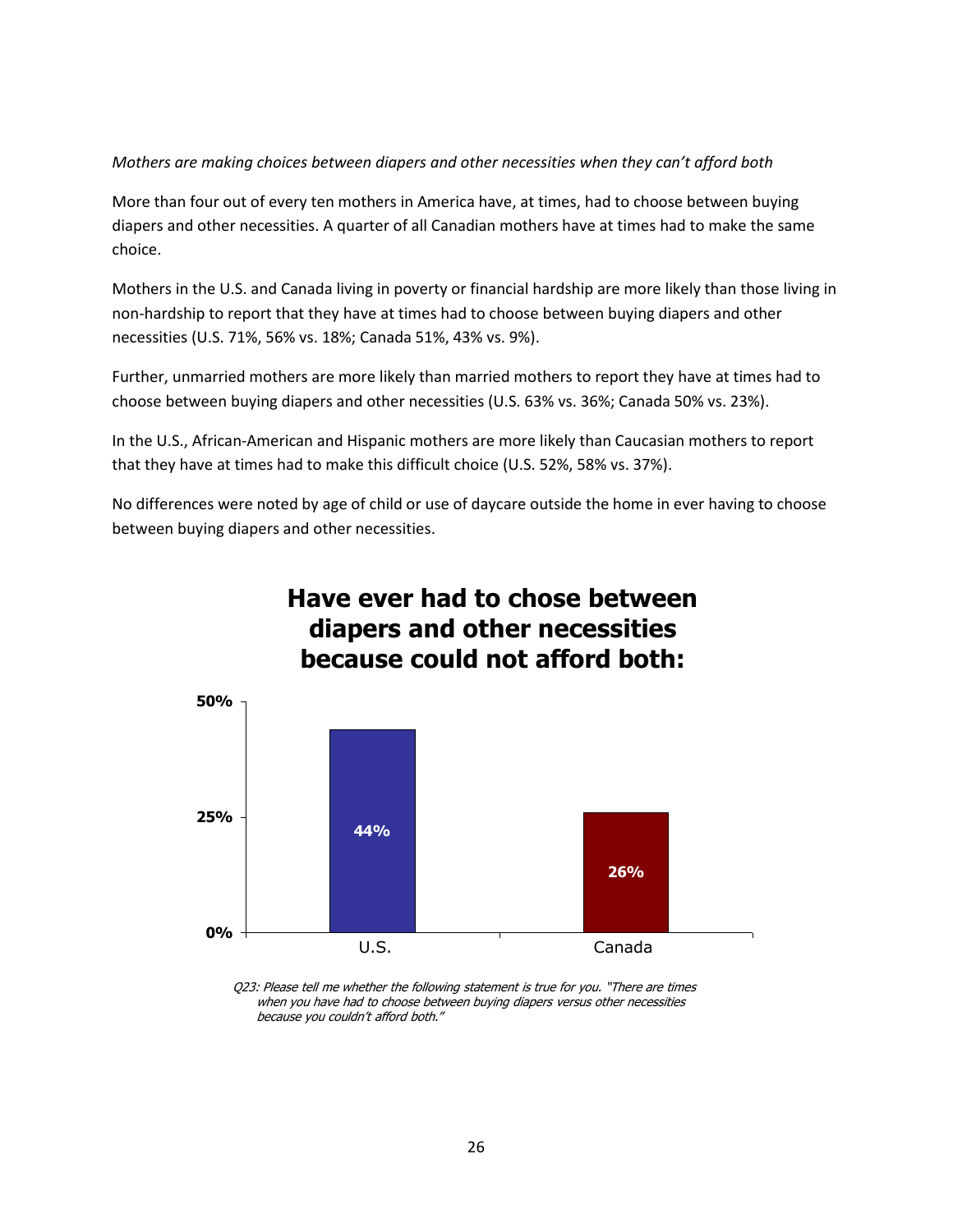These difficult choices and trade-offs between diapers and other necessities are more often made by mothers struggling with diaper need (have had to cut back on basic essentials, like food, utilities or child care in order to afford enough diapers for their children) in both the U.S. and Canada.



Q23: Please tell me whether the following statement is true for you. "There are times when you have had to choose between buying diapers versus other necessities because you couldn't afford both."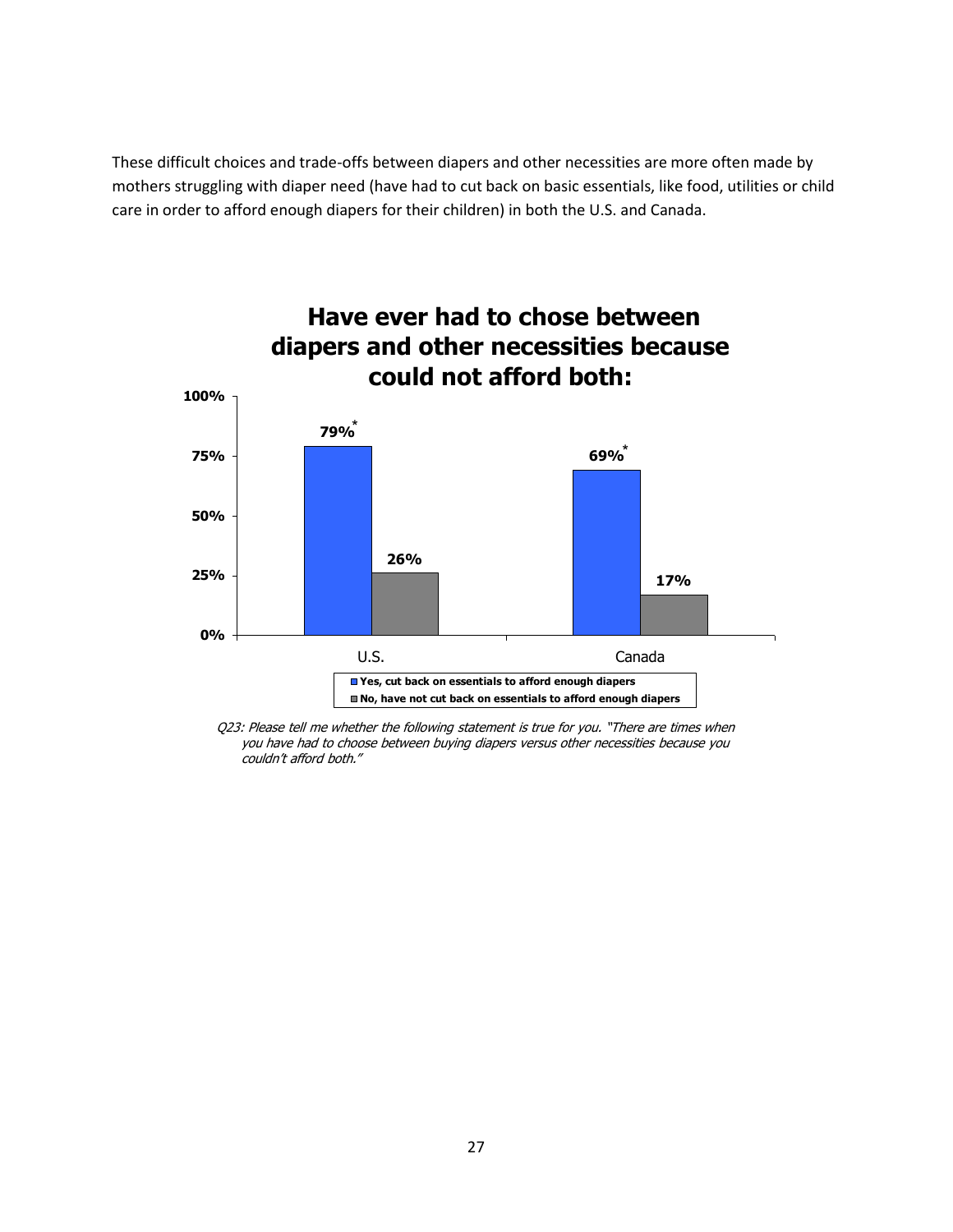#### *Some mothers run out of money for diapers*

Just over one in five American mothers report that they have personally run out of money for diapers. This is also true for nearly one in ten Canadian mothers.

Mothers in the U.S. and Canada living in poverty or financial hardship are more likely than those living in non-hardship to report that they have personally run out of money for diapers (U.S. 46%, 25% vs. 2%; Canada 19%, 12% vs. 1%).

In addition, unmarried mothers are more likely than married mothers to report that they have run out of money for diapers (U.S. 38% vs. 15%; Canada 23% vs. 6%).

In the U.S., African-American and Hispanic mothers are more likely than Caucasian mothers to report that they have run out of money for diapers (U.S. 34%, 38% vs. 12%).

The age of the child did not influence whether mothers had personally run out of money for diapers.



# **Ever Run Out of Money for Diapers:**

Q20: Do you ever run out of money for diapers?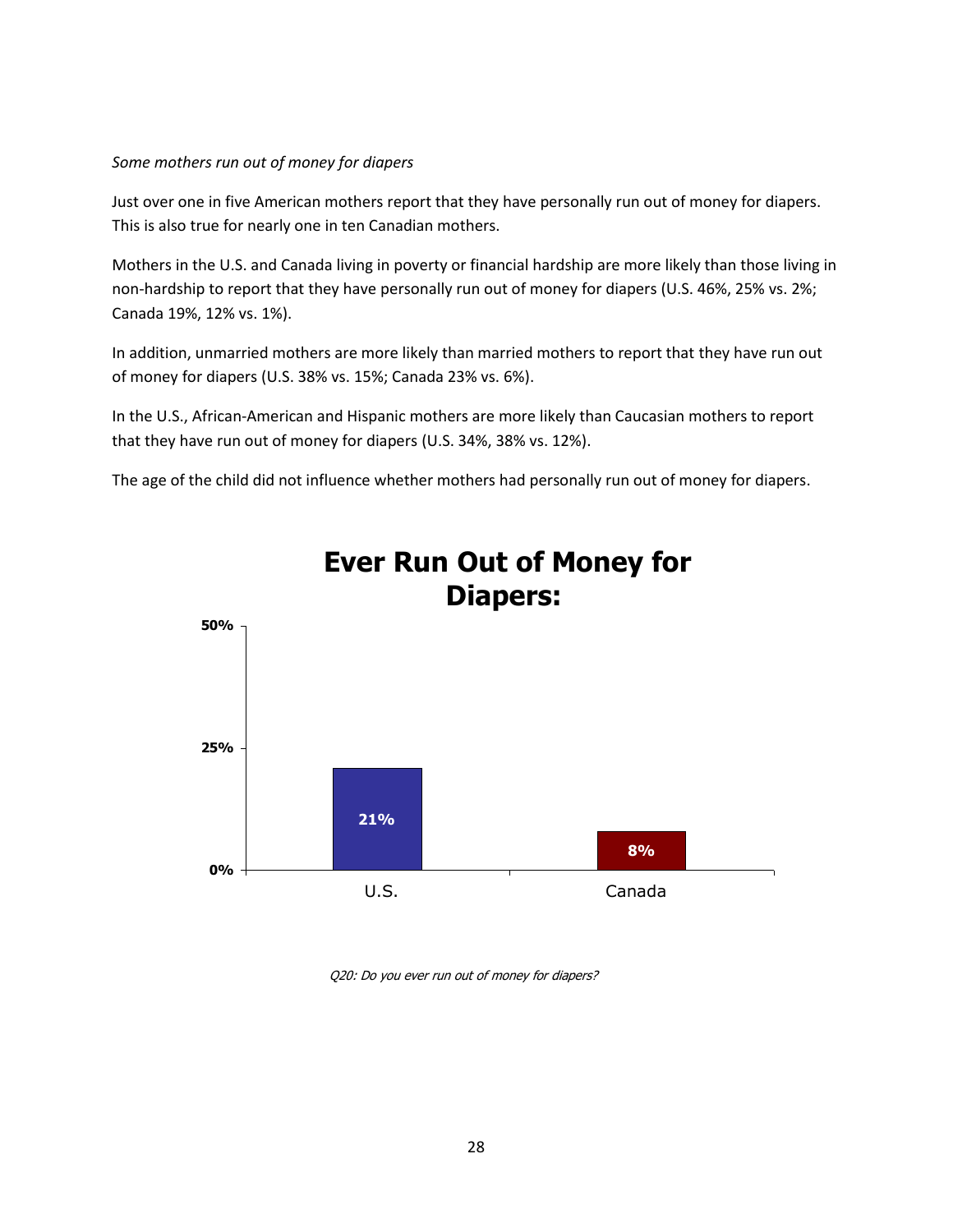As to be expected, mothers in the U.S. and Canada struggling with diaper need (have had to cut back on basic essentials, like food, utilities or child care in order to afford enough diapers for their children) are substantially more likely than other mothers to run out of money for diapers.



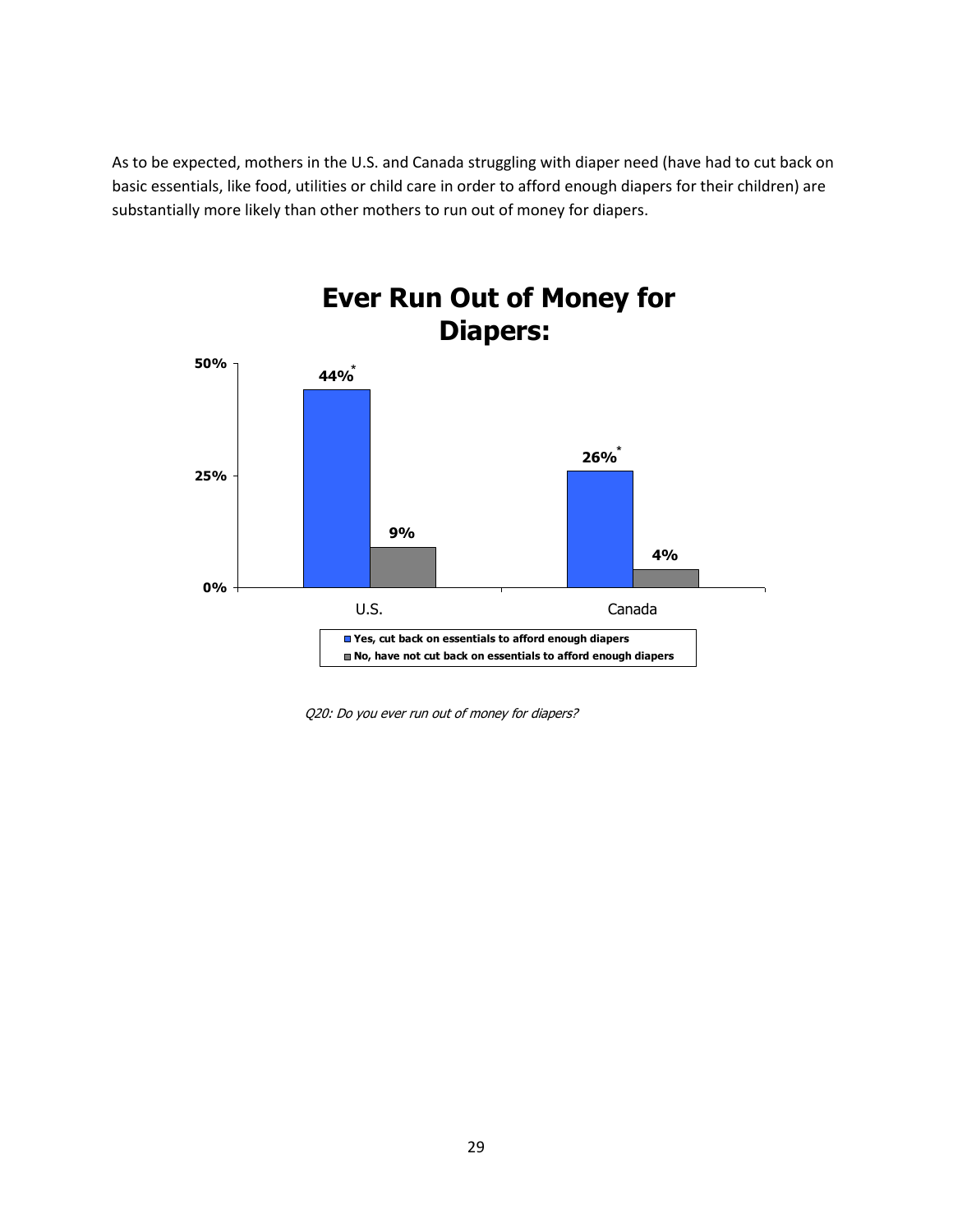#### *Mothers get resourceful when they run short on diapers, but children may pay the price*

Mothers in the U.S. and Canada are very resourceful when they run short on diapers, with a number of mothers borrowing diapers or getting their young children to use the toilet. In more extreme cases, mothers have had to re-use dirty diapers to get by.

Mothers living in poverty, who are more likely to be struggling with diaper need and run out of money for diapers, are more likely than those living in financial hardship or non-hardship to take any of these actions in order to get by (U.S. 84% vs. 76%, 63%; Canada 81% vs. 71%, 68%).

Mothers with children 2 years or older are twice as likely as their counterparts with babies under 2 to try and get their child to use the toilet or leave their child without a diaper and prepare for accidents when they run short on diapers (use toilet: U.S. 47% vs. 21%, Canada 42% vs. 20%; prepare for accidents: U.S. 19% vs. 9%, Canada 25% vs. 14%).



Q18: When you run short on diapers, what have you ever done to get by until you can get a new supply?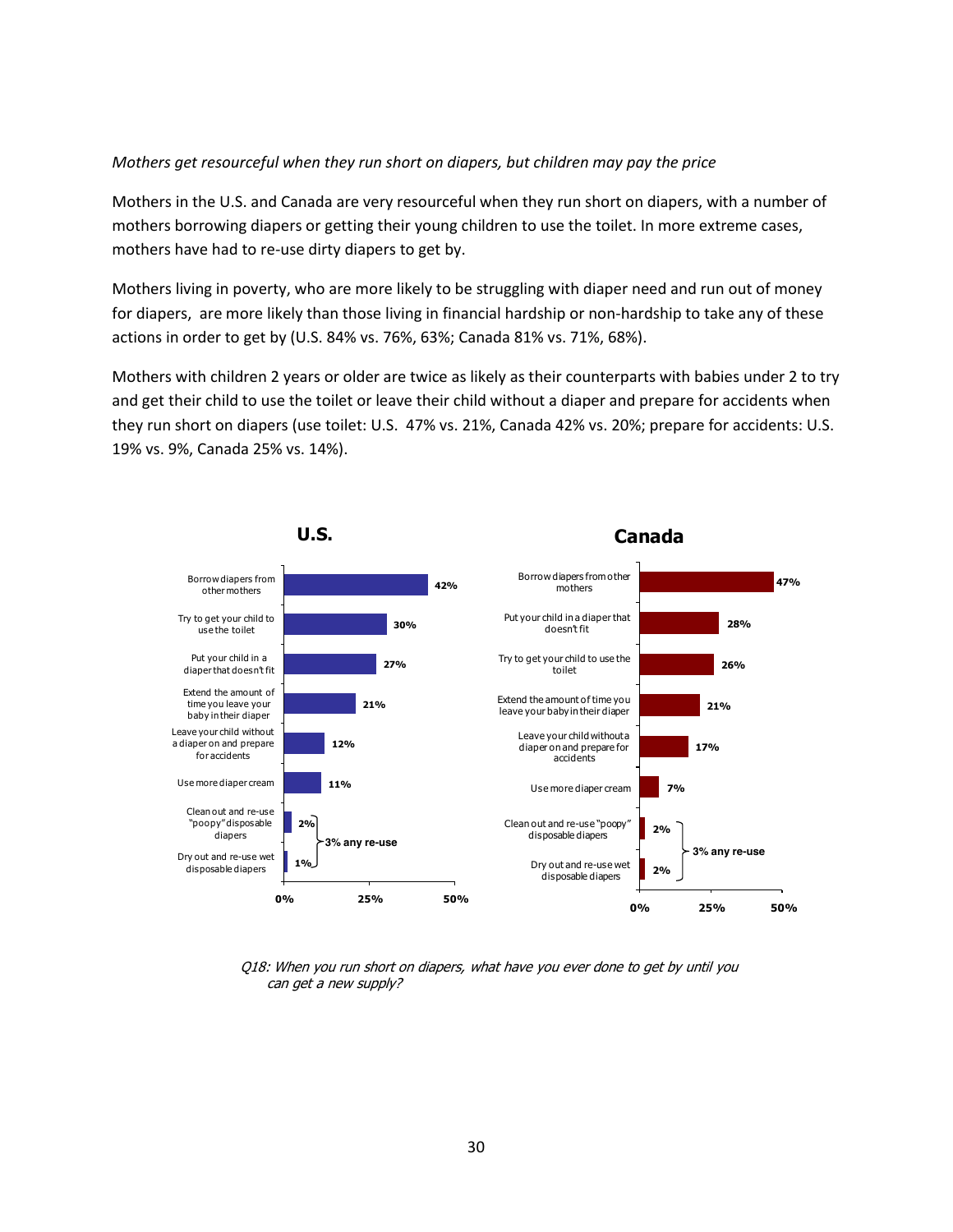Mothers struggling with diaper need (have had to cut back on basic essentials, like food, utilities or child care in order to afford enough diapers for their children) are more likely than other mothers to take nearly all of these actions to get by when they run short on diapers.



Q18: When you run short on diapers, what have you ever done to get by until you can get a new supply?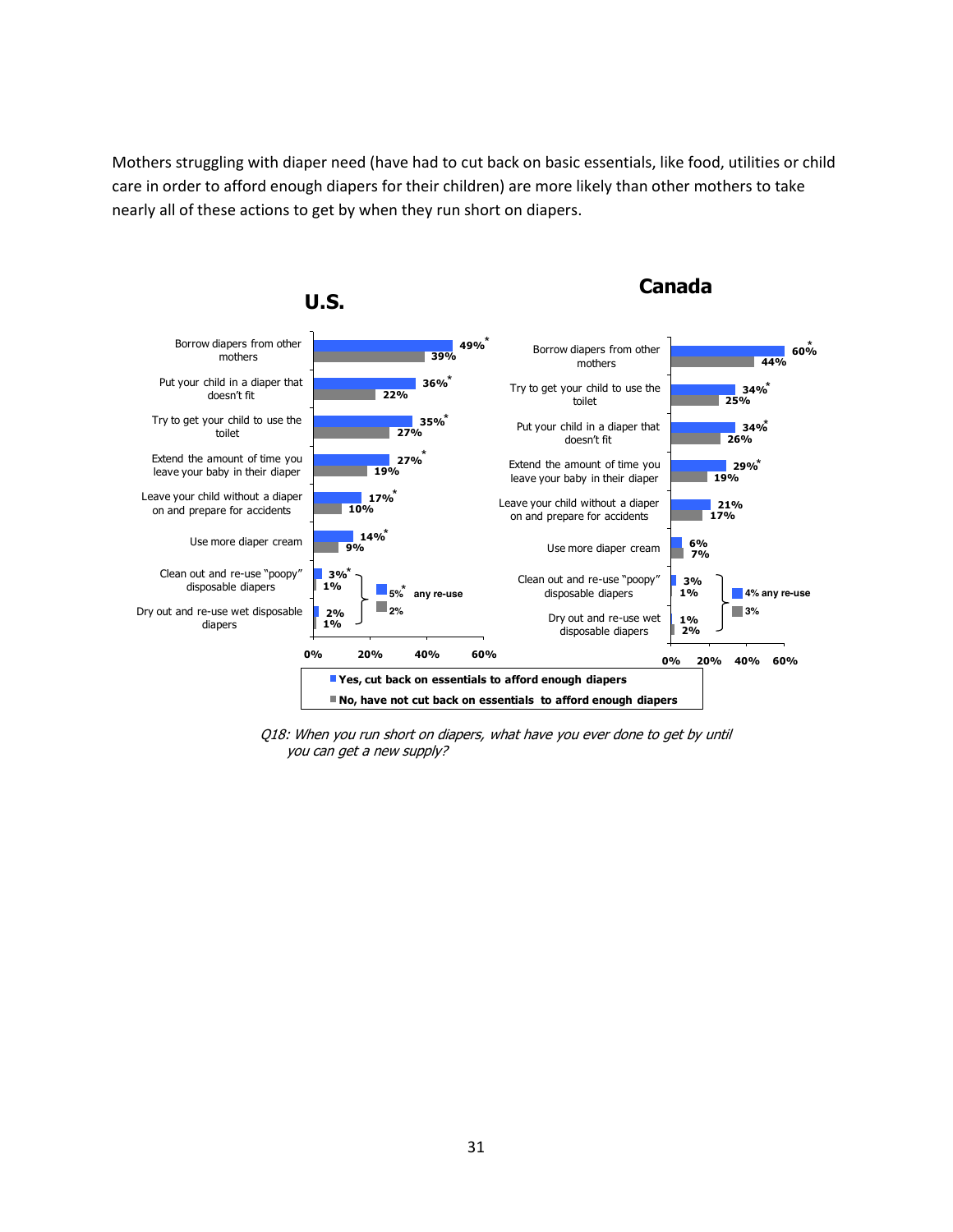#### **III. Diaper need and child/maternal well-being**

#### *Children experience emotional and physical consequences when not changed out of a dirty diaper*

When mothers run short on diapers they take measures in the moment to get by - like extending the period of time their child is in a diaper, putting a child in a diaper that doesn't fit or in more extreme cases re-using dirty diapers - which may influence the well-being of the child.

Many mothers report that when their child can't be changed out of a dirty diaper the child experiences irritation and discomfort, cries and suffers more from diaper rash.



Q31. When your child has a dirty diaper but you cannot change it for whatever reason, does he or she ever…?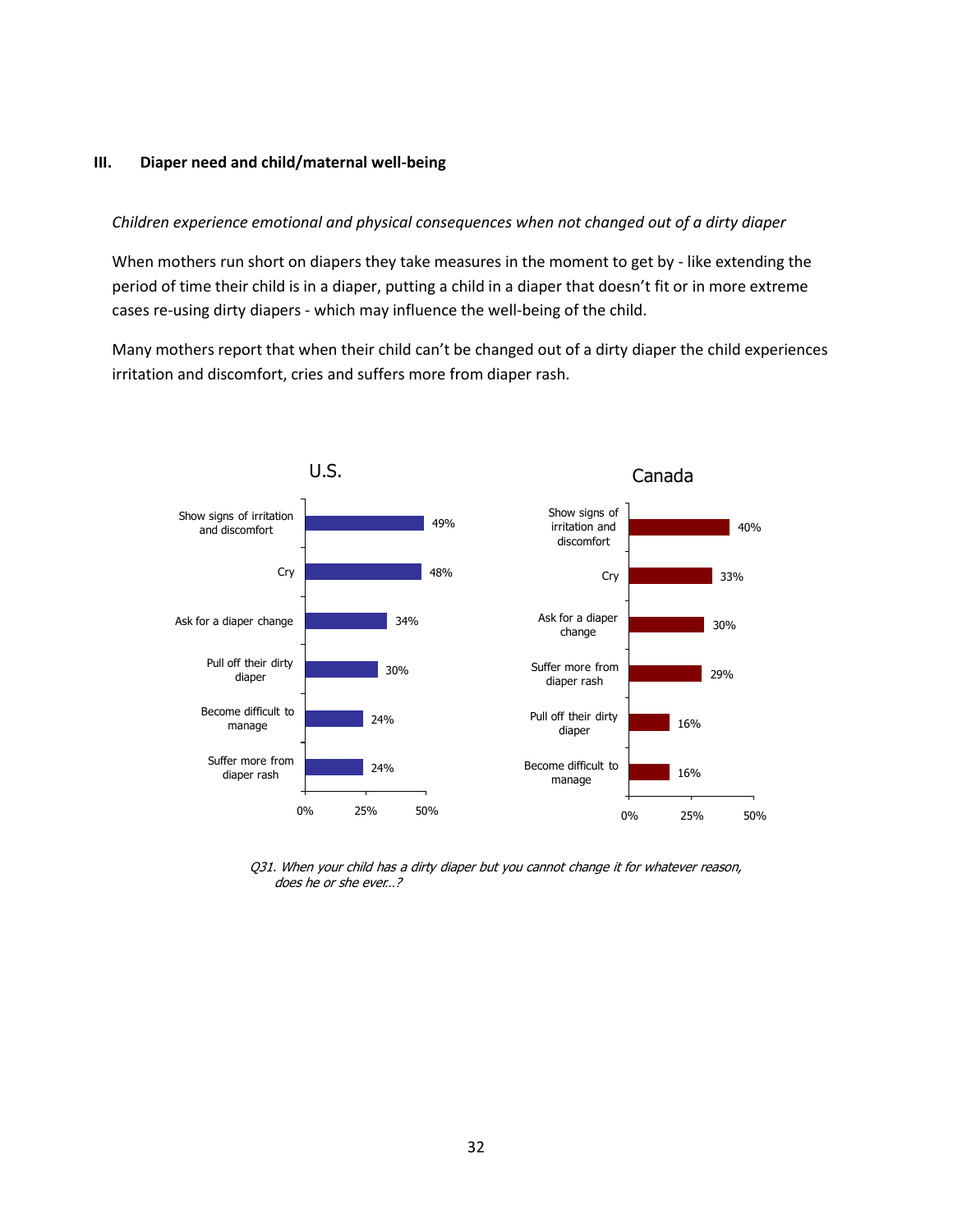Children in diaper need, whose mothers report more often running short on diapers, are more likely to experience the negative outcomes of not being changed out of a dirty diaper.

Mothers in the U.S. and Canada struggling with diaper need (have had to cut back on basic essentials, like food, utilities or child care in order to afford enough diapers for their children) are more likely to report their children show signs of irritation and discomfort, cry, become difficult to manage and suffer more from diaper rash when they can't change them out of a dirty diaper.



Q31: When your child has a dirty diaper but you cannot change it for whatever reason, does he or she ever…?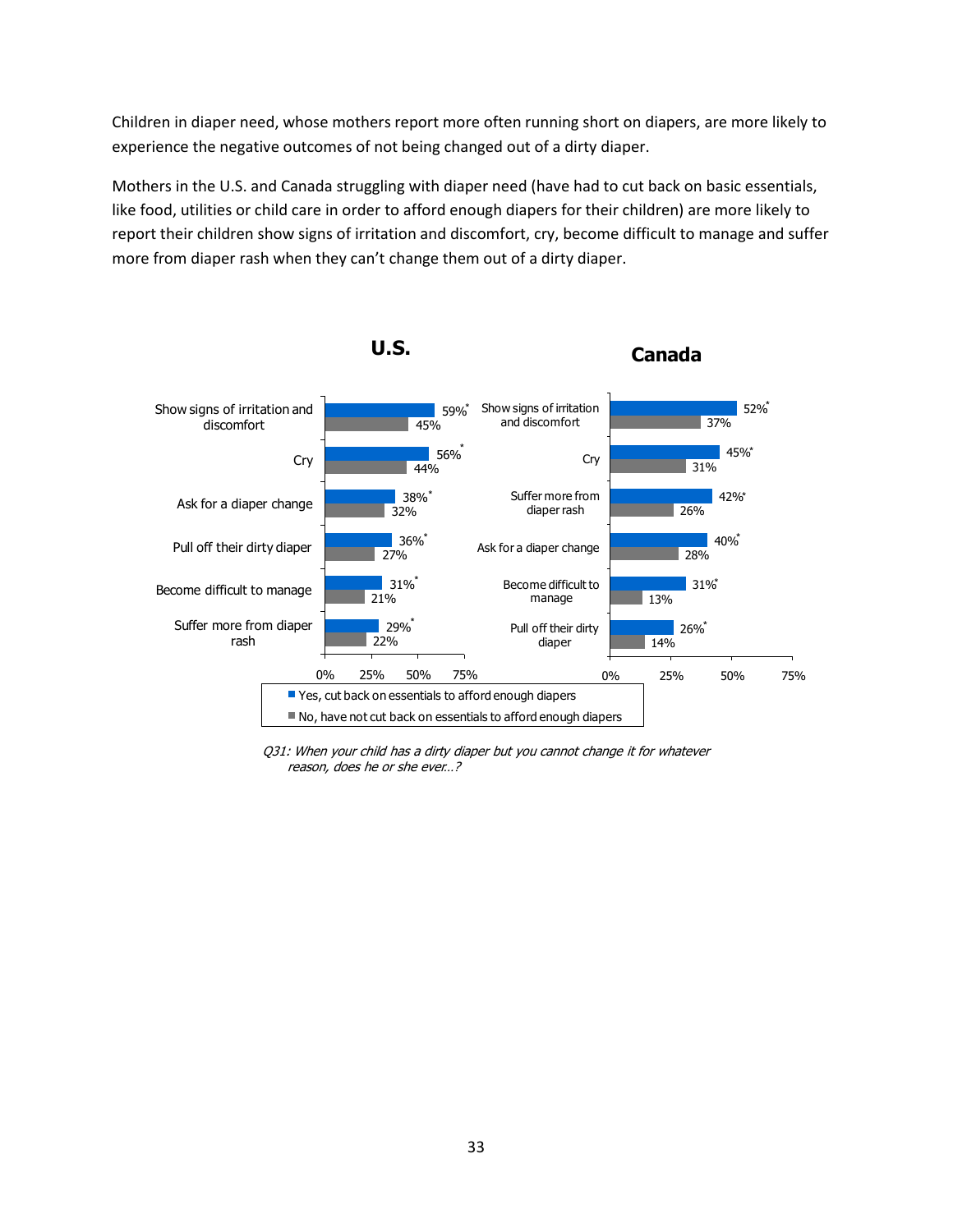#### *Mothers experience emotional consequences when they can't change their child's dirty diaper*

The lack of capacity to change one's child out of a dirty diaper not only influences the child's emotional and physical state (crying, irritation, diaper rash), but also that of the mother.

When mothers need to go too long without being able to change their child out of a dirty diaper, they often report feeling guilt, stress and frustration. A full third of mothers in the U.S. and two in ten mothers in Canada report feeling like a "bad mother" when this occurs.

Mothers living in poverty and financial hardship are more likely than those living in non-hardship to report feeling any negative emotions around not being able to change one's child out of a dirty diaper (U.S. 71%, 73% vs. 59%; Canada 71%, 73% vs. 56%).

The age of the child, use of daycare outside the home, marital status and ethnicity (in the U.S.), do not appear to influence whether or not these mothers feel negative emotions around not being able to change their child out of a dirty diaper.



Q32: When you have to go for too long during the day without being able to change your child's dirty diaper, do you ever feel any of the following?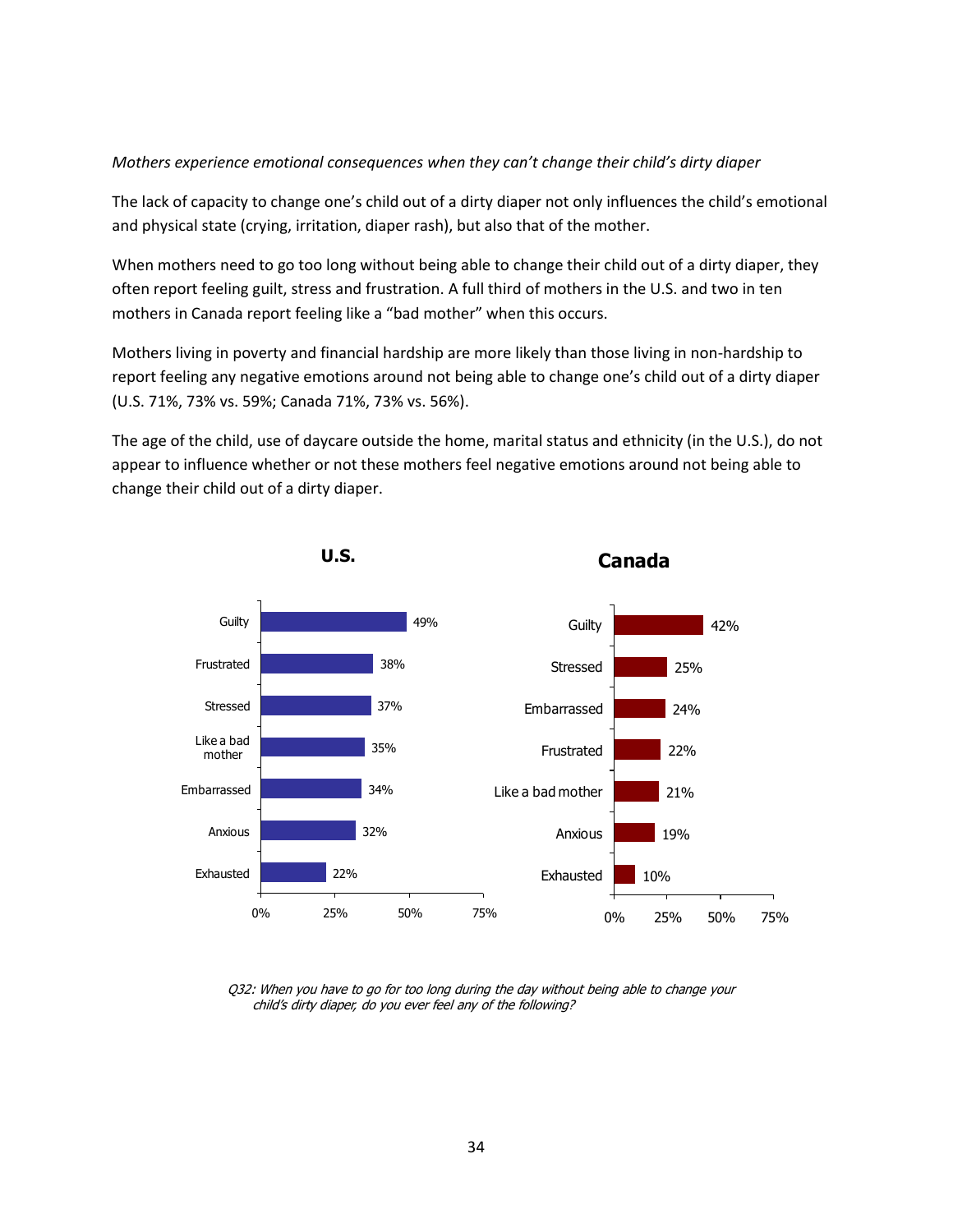The inability to provide a basic need like diapers for one's child takes a toll on mothers. Mothers in the U.S. and Canada struggling with diaper need (have had to cut back on basic essentials, like food, utilities or child care in order to afford enough diapers for their children) are more likely than their counterparts to report feeling guilty, stressed, embarrassed and like a "bad mother" when they are not able to change their child out of a dirty diaper.



Q32: When you have to go for too long during the day without being able to change your child's dirty diaper, do you ever feel any of the following?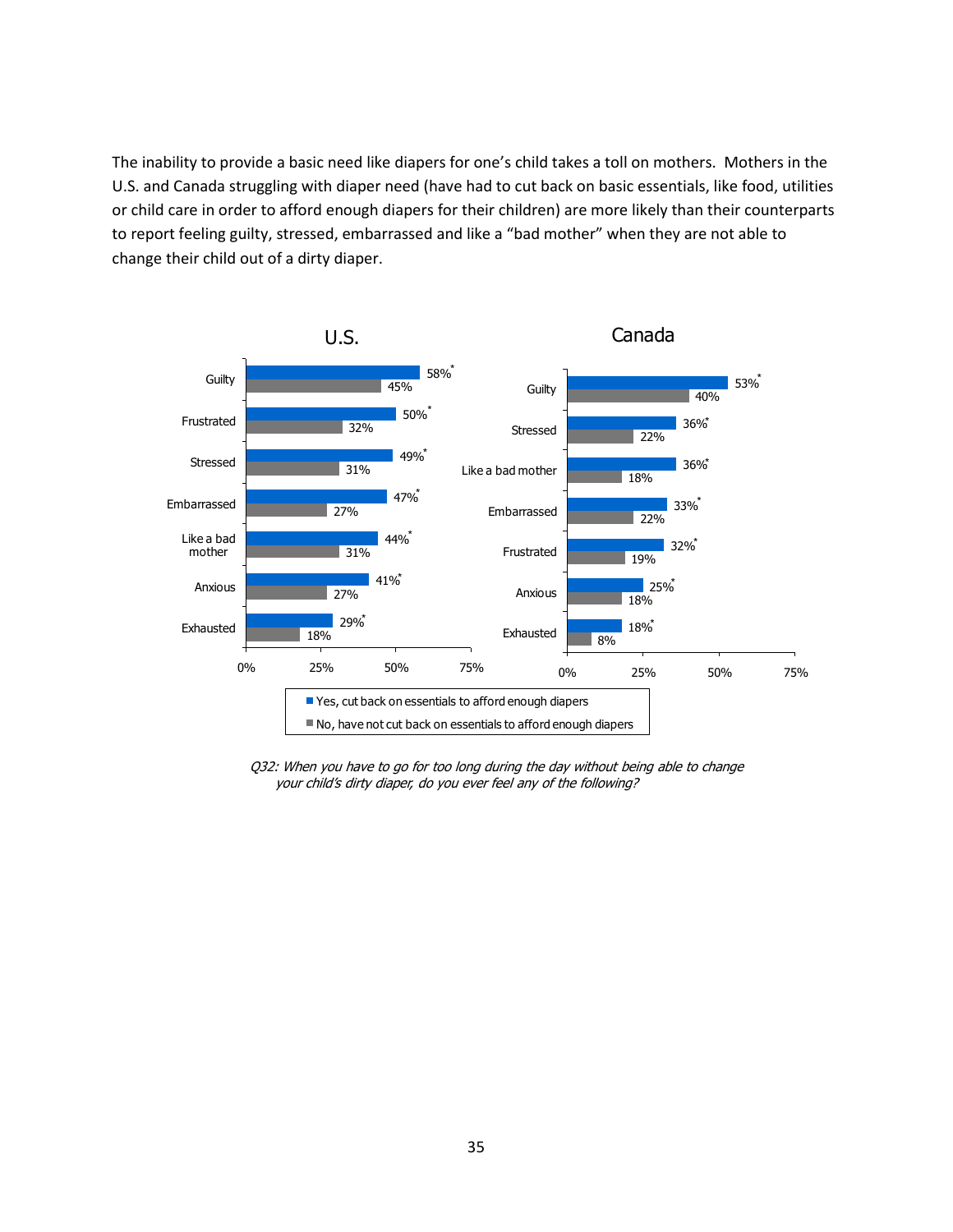#### *Lack of diaper resources creates distress and stress*

Nearly all mothers in the U.S. and Canada agree that not having enough diapers for their child's daily needs would be very distressing to them. For half of mothers in the U.S. and four in ten mothers in Canada having their diaper supply run short causes stress.

The feeling that it would be distressing when a mother doesn't have enough diapers for her child's daily needs is shared across financial standing, age of child, use of daycare outside the home and marital status.

In the U.S., Caucasian mothers are more likely than African-American and Hispanic mothers to agree that it would be distressing to not have enough diapers for their child's daily needs, although they are also less likely to experience this (94% vs. 87%, 88%).

Yet, mothers who more often struggle with diaper need are more likely to report feeling stressed when their diaper supply is running short.

Mothers living in poverty and financial hardship are more likely than those living in non-hardship to report feeling stressed when their diaper supply is running short (U.S. 66%, 59% vs. 39%; Canada 53%, 48% vs. 33%).

Unmarried mothers are more likely than married mothers to report feeling stressed when their diaper supply is running short (U.S. 60% vs. 50%; Canada 54% vs. 39%).

No differences were noted on mothers' feelings of stress when their diaper supply is running short by age of child, use of daycare outside the home or ethnicity (in the U.S.).



Q33: Please tell me how much you agree or disagree with each of the following statements. Do you strongly agree, somewhat agree, somewhat disagree or strongly disagree?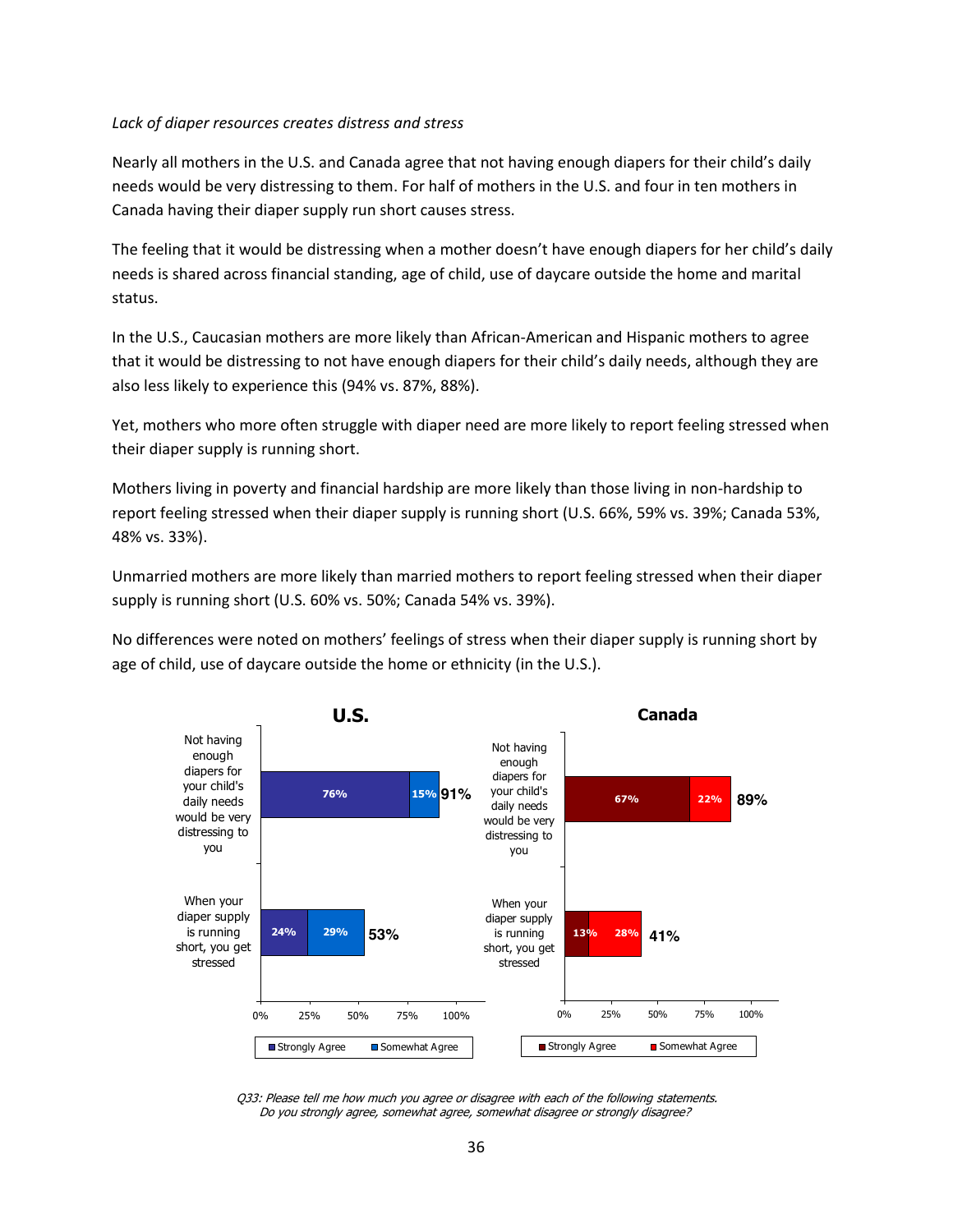Whether or not they struggle with diaper need, mothers across the U.S. and Canada would get distressed if they did not have enough diapers for their child's daily needs. Yet, mothers struggling with diaper need (have had to cut back on basic essentials, like food, utilities or child care in order to afford enough diapers for their children) are considerably more likely to get stressed when their diaper supply is running short.



Q33: Please tell me how much you agree or disagree with each of the following statements. Do you strongly agree, somewhat agree, somewhat disagree or strongly disagree?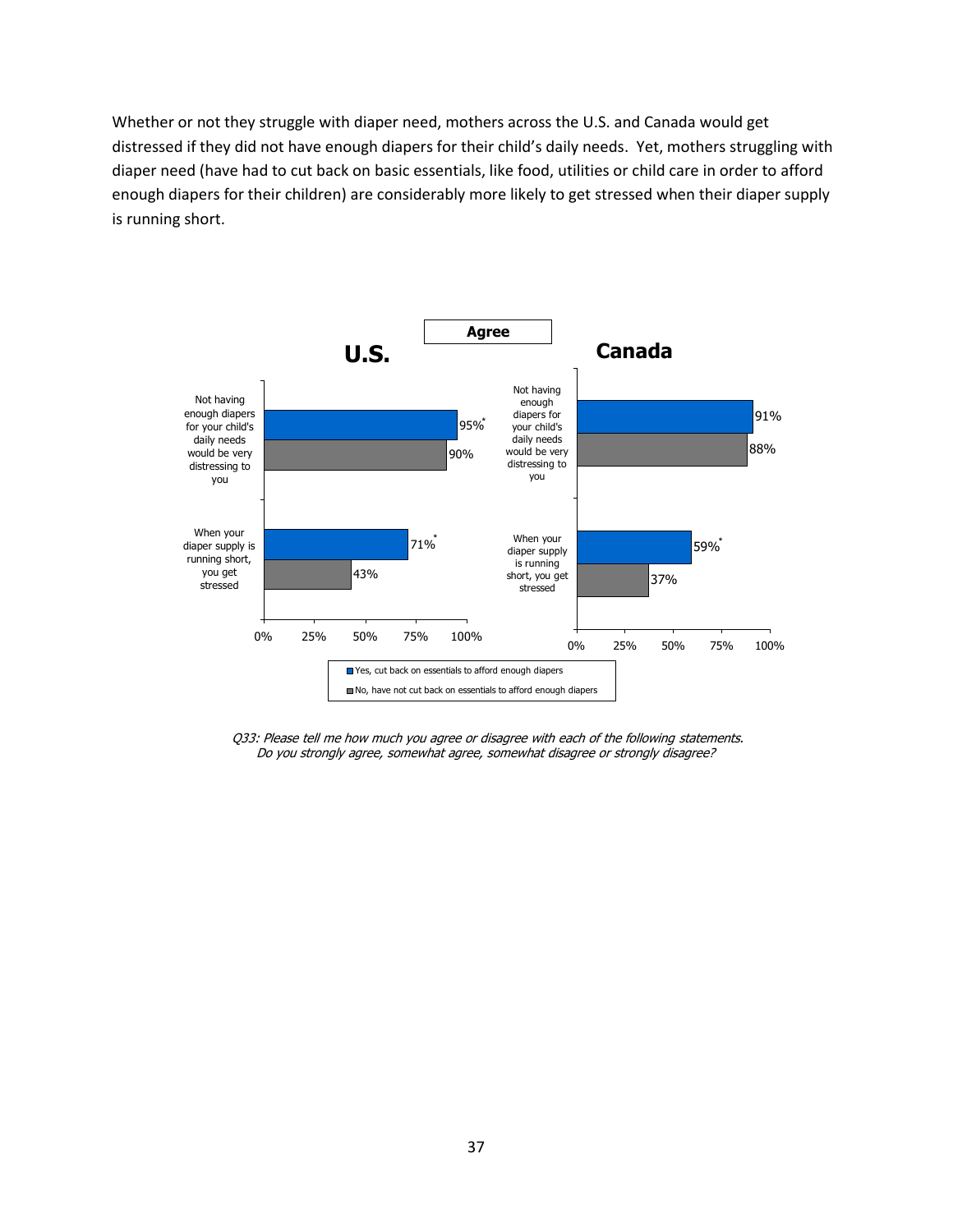#### *Maternal well-being is healthy, but is influenced by one's ability to provide*

Overall, the majority of mothers in the U.S. (93%) and Canada (93%) do rate their well-being as "very good" or "good."

While mothers in general rate their personal well-being favorably, mothers struggling with diaper need (have had to cut back on basic essentials, like food, utilities or child care in order to afford enough diapers for their children) rate their well-being less favorably than mothers who don't (U.S. 88% vs. 95%; Canada 85% vs. 95%).

In addition, mothers living in poverty and financial hardship rate their well-being less favorably than do mothers living in non-hardship (U.S. 86%, 92% vs. 97%; Canada 90%, 91% vs. 96%).

A relationship is not seen in ratings of maternal well-being in the U.S. based on age of child, use of daycare outside the home or ethnicity (in the U.S.).

Yet, in Canada mothers with younger children (under 2) and those who do not use daycare outside the home rate their well-being higher than their counterparts (children under 2, 94% vs. 2+, 91%, do not use daycare outside the home 94% vs. use daycare outside the home 92%).



Q5: How do you rate your overall sense of well-being that is, feeling good about yourself and your life?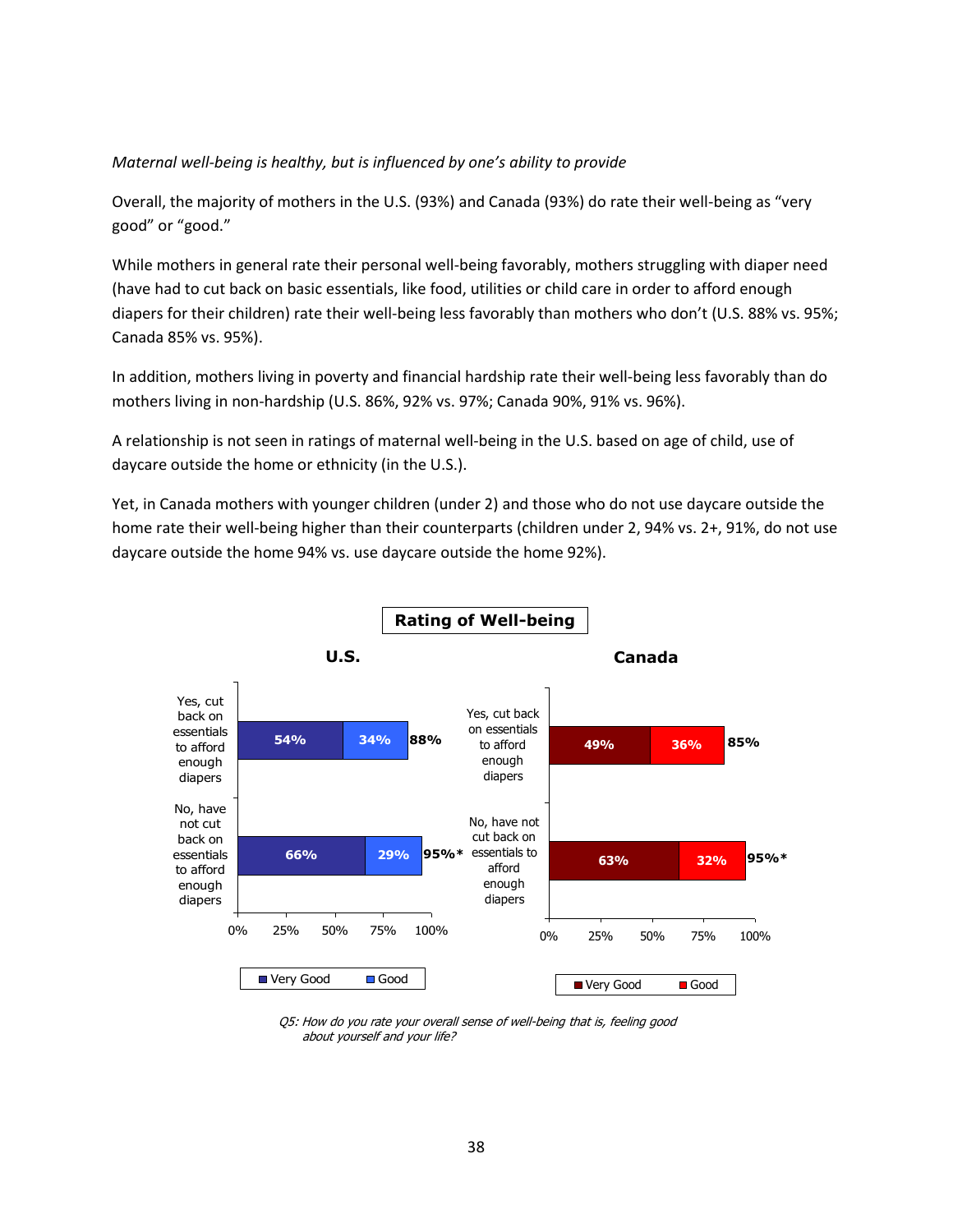#### *Lack of diapers limits mothers' parenting activities*

Nearly two in ten mothers in the U.S. and nearly one in ten in Canada have had to limit their activities because they did not have enough diapers for their child (15%, 7%). Specifically, mothers report having to stay at home when they need to go out, miss work or school, or keep their child out of daycare because they did not have enough diapers (U.S. 11%; Canada 5%).

Mothers in the U.S. and Canada living in poverty or financial hardship are more likely than those living in non-hardship to have had to limit their activities because they did not have enough diapers for their child (U.S. 29%, 17% vs. 5%; Canada 15%, 8% vs. 3%).

In addition, unmarried mothers are twice as likely as married mothers to report that they have had to limit their activities because they did not have enough diapers for their child (U.S. 24% vs. 12%; Canada 14% vs. 6%).

In the U.S., African-American and Hispanic mothers are also more likely than Caucasian mothers to report that they have had to limit their activities because they did not have enough diapers for their child (U.S. 21%, 22% vs. 11%).

The age of the child or use of daycare outside the home does not appear to influence whether mothers have had to limit their activities because they did not have enough diapers for their child.



Q25: Have you ever had to do any of the following because you did not have enough diapers for your child?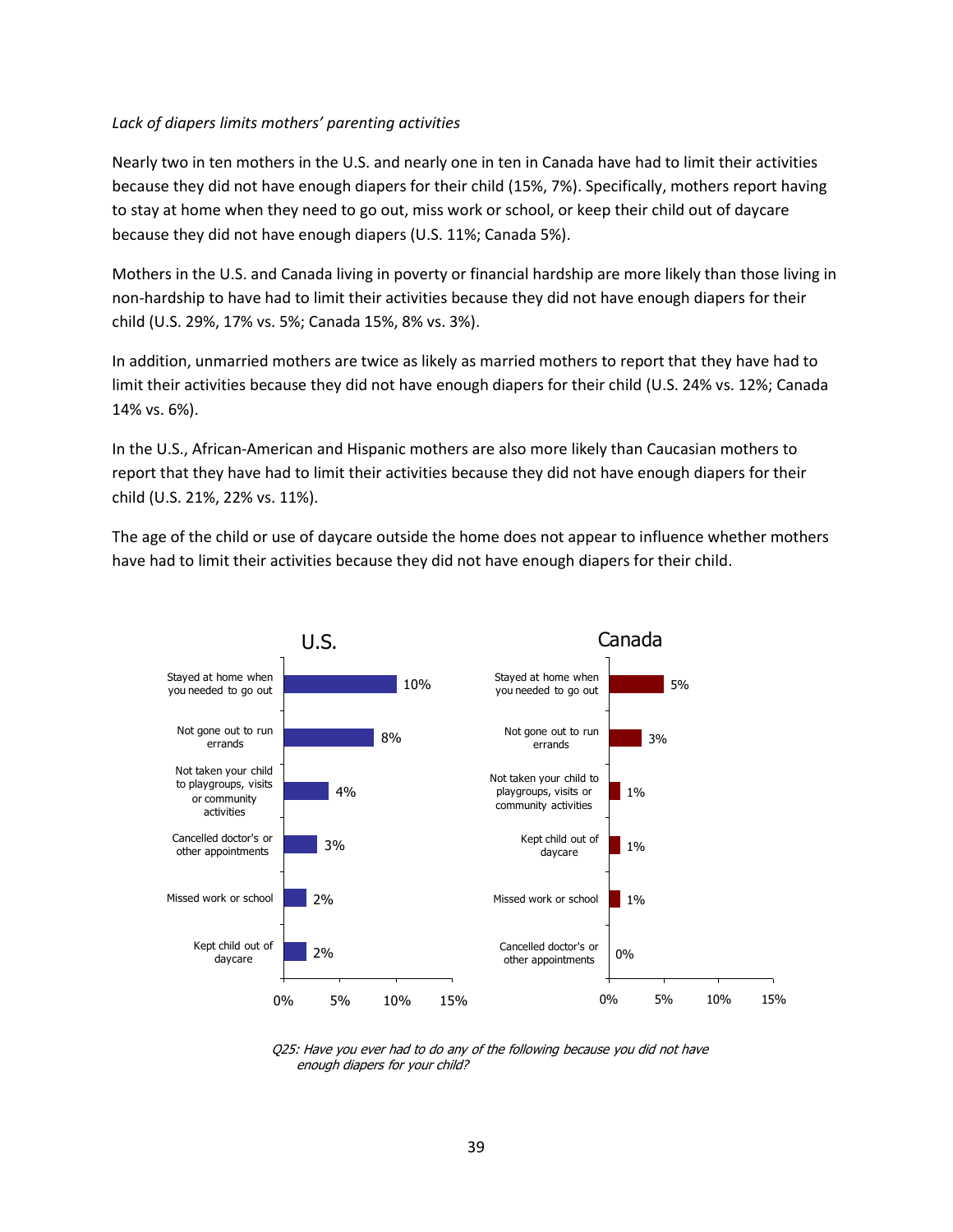Mothers in the U.S. and Canada struggling with diaper need (have had to cut back on basic essentials, like food, utilities or child care in order to afford enough diapers for their children) are more likely than their counterparts to have had to limit their activities because they did not have enough diapers for their child (U.S. 33 % vs. 7%; Canada 20% vs. 4%).

Further, these mothers struggling with diaper need are much more likely than mothers who do not struggle to stay at home when they need to go out, miss work or school, or keep their child out of daycare because they did not have enough diapers (U.S. 24% vs. 4%; Canada 16% vs. 2%).



appointments in Canada.

Q25: Have you ever had to do any of the following because you did not have enough diapers for your child?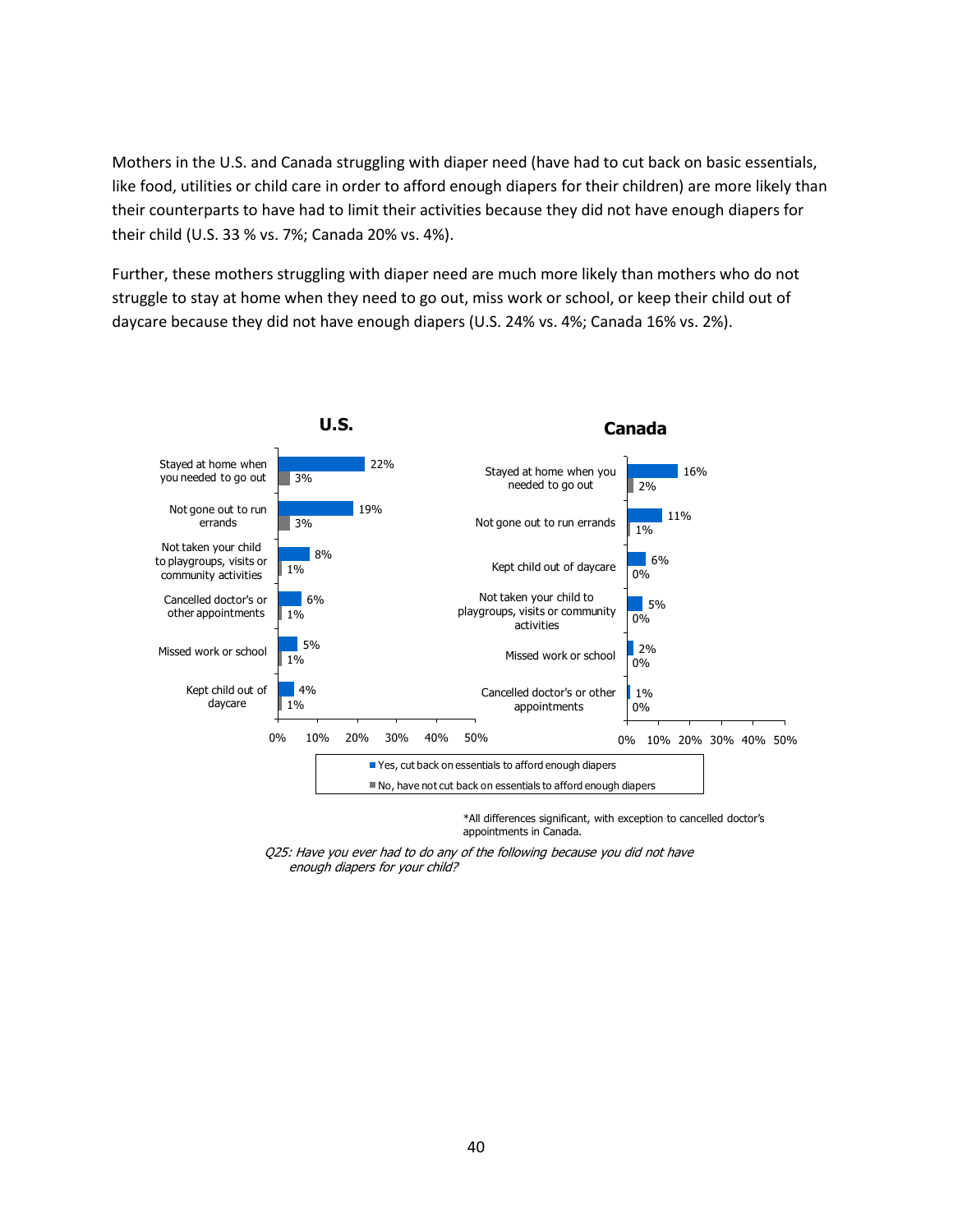#### **IV. Desire for change around diaper need**

#### *Diaper need is not top of mind*

More than half of mothers in the U.S. and two-thirds of mothers in Canada have never thought about the problem of mothers not having enough diapers for their child's daily needs. Yet, four in ten American mothers and three in ten Canadian mothers personally know of mothers who cannot afford enough clean diapers for their child's daily needs.

Lack of consideration around the issue of diaper need crosses socio-economic factors. Financial standing, marital status and living in diaper need do not appear to influence the fact that mothers have never thought about the problem of mothers not having enough diapers for their child's daily needs.

Yet, mothers living in poverty and financial hardship, those who are unmarried, and those struggling with diaper need are more likely to personally know of mothers who cannot afford enough clean diapers for their child's daily needs (U.S. poverty 57%, financial hardship 43%, non-hardship 28%; unmarried 56% vs. married 35%; struggling with diaper need 51% vs. do not struggle with diaper need 35% -- Canada poverty 45%, financial hardship 31%, non-hardship 22%; unmarried 53% vs. married 26%; struggle with diaper need 38% vs. do not struggle with diaper need 27%).



Q34: Please tell me how much you agree or disagree with each of the following statements. Do you strongly agree, somewhat agree, somewhat disagree or strongly disagree?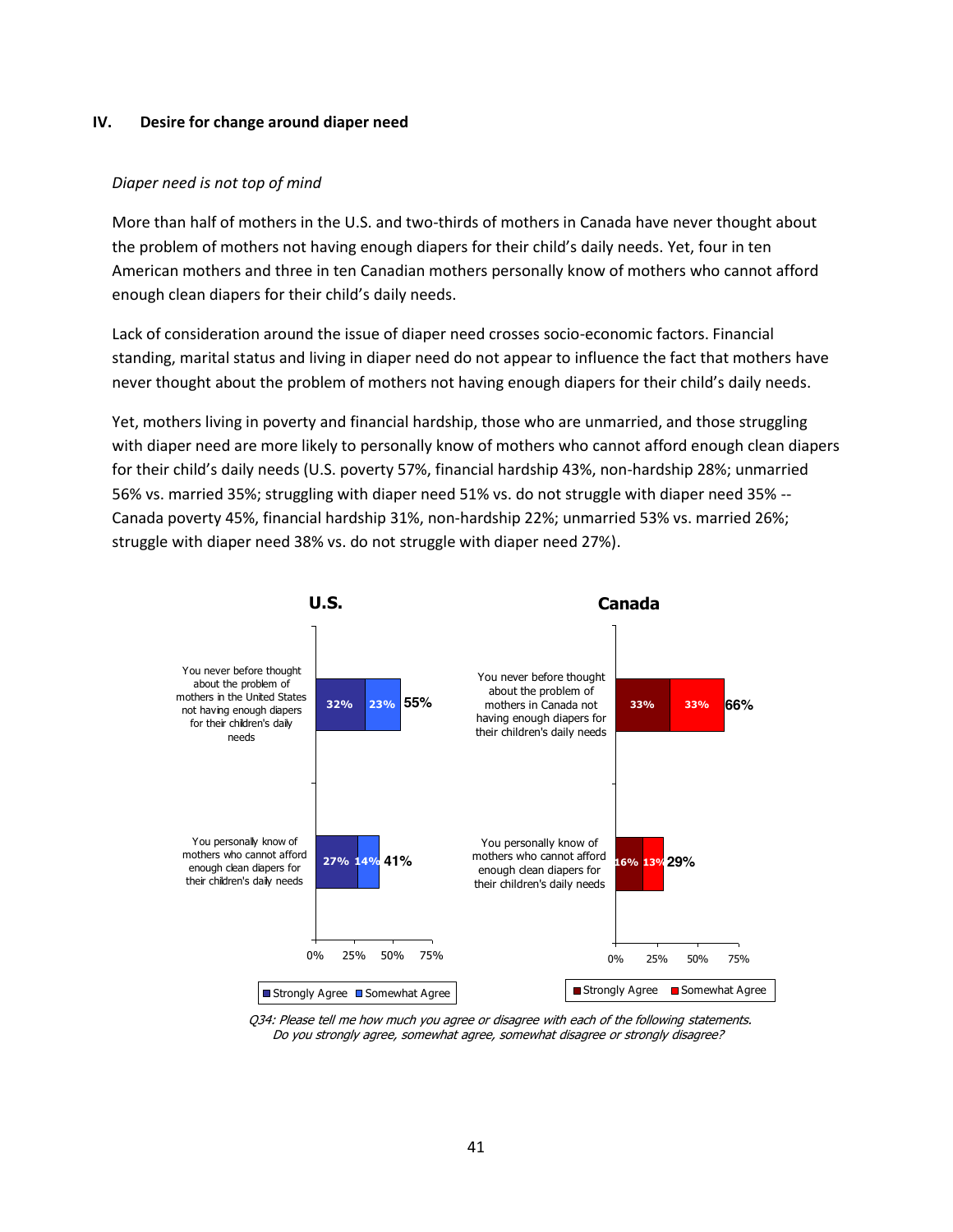#### *Mothers are in need of more diapers to feel they have enough*

Roughly two-thirds of mothers in the U.S. and Canada report that they need extra diapers to feel they have enough for their child's needs in a week. The American and Canadian mothers who need more diapers, report needing an average of 11 extra diapers in a week to feel they have enough.

For mothers struggling with diaper need (have had to cut back on basic essentials, like food, utilities and child care in order to afford enough diapers for their children), the need for extra diapers is greater, with nearly eight in ten in the U.S. and seven in ten in Canada reporting to need extra diapers to feel they have enough.

More than four in ten American mothers and a third of Canadian mothers struggling with diaper need report needing 14 or more extra diapers in a week to feel they have enough (43%, 35%).



 **Any Extra Diapers Needed to Feel They Have Enough:**

Q24: Thinking about your child's diaper needs, how many EXTRA diapers a week, if any, would make you feel you had enough? Number of extra diapers needed based on mean excluding zero.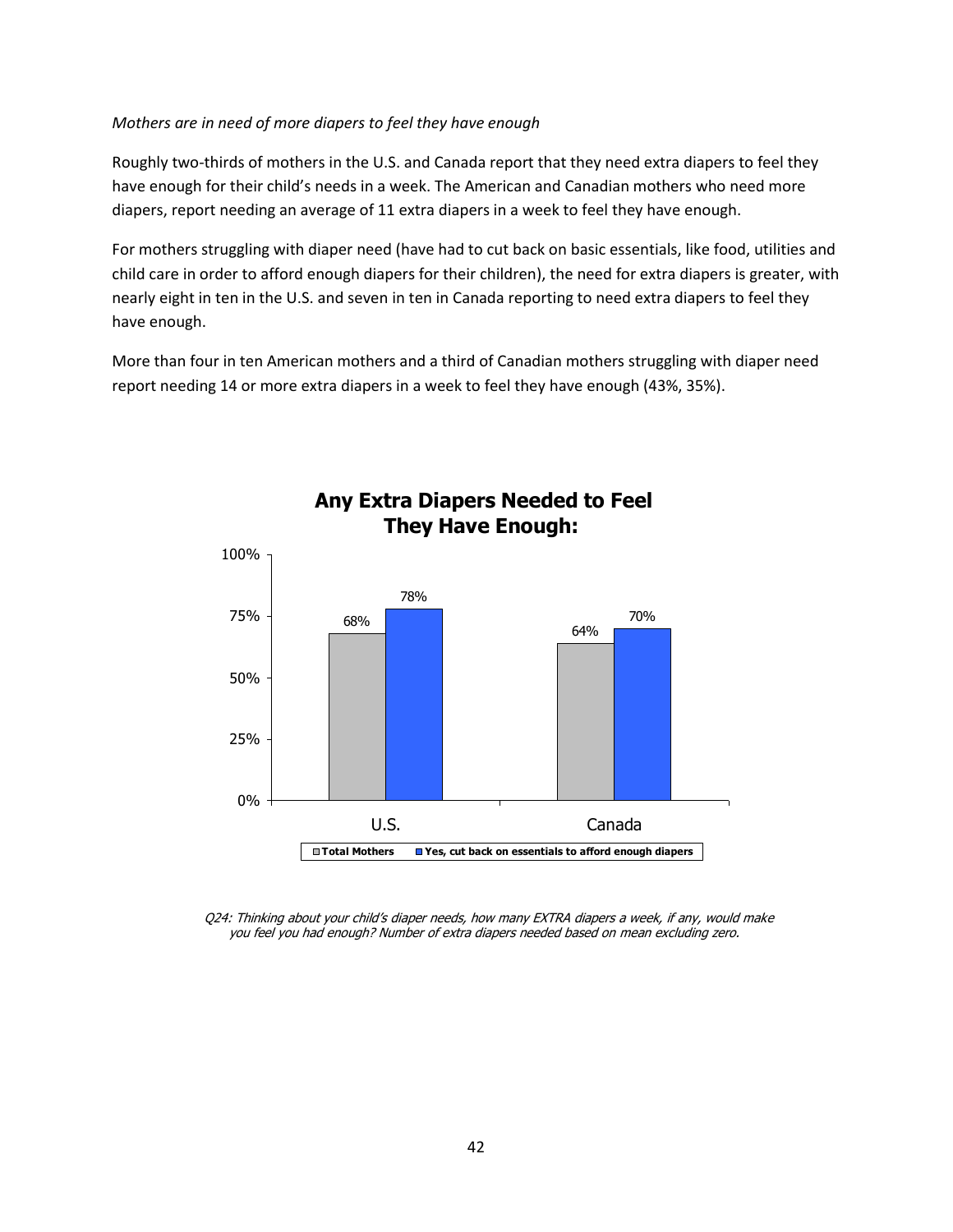#### *Awareness of food banks is high, with education about diaper banks needed*

While the majority of mothers in the U.S. and Canada report being aware of food banks, few are aware of diaper banks.

Struggling with diaper need does not influence whether mothers are aware of diaper banks, yet those at opposite spectrums of financial standing (poverty and non-hardship) are more likely to be aware of diaper banks than those mothers in the middle who are experiencing financial hardship (U.S. poverty 23%, financial hardship 14%, non-hardship 19% -- Canada poverty 14%, financial hardship 6%, nonhardship 13%).



Q27: Have you heard of diaper banks that give free diapers to mothers who need them? Q28: Have you ever heard of food banks that distribute food to those in need?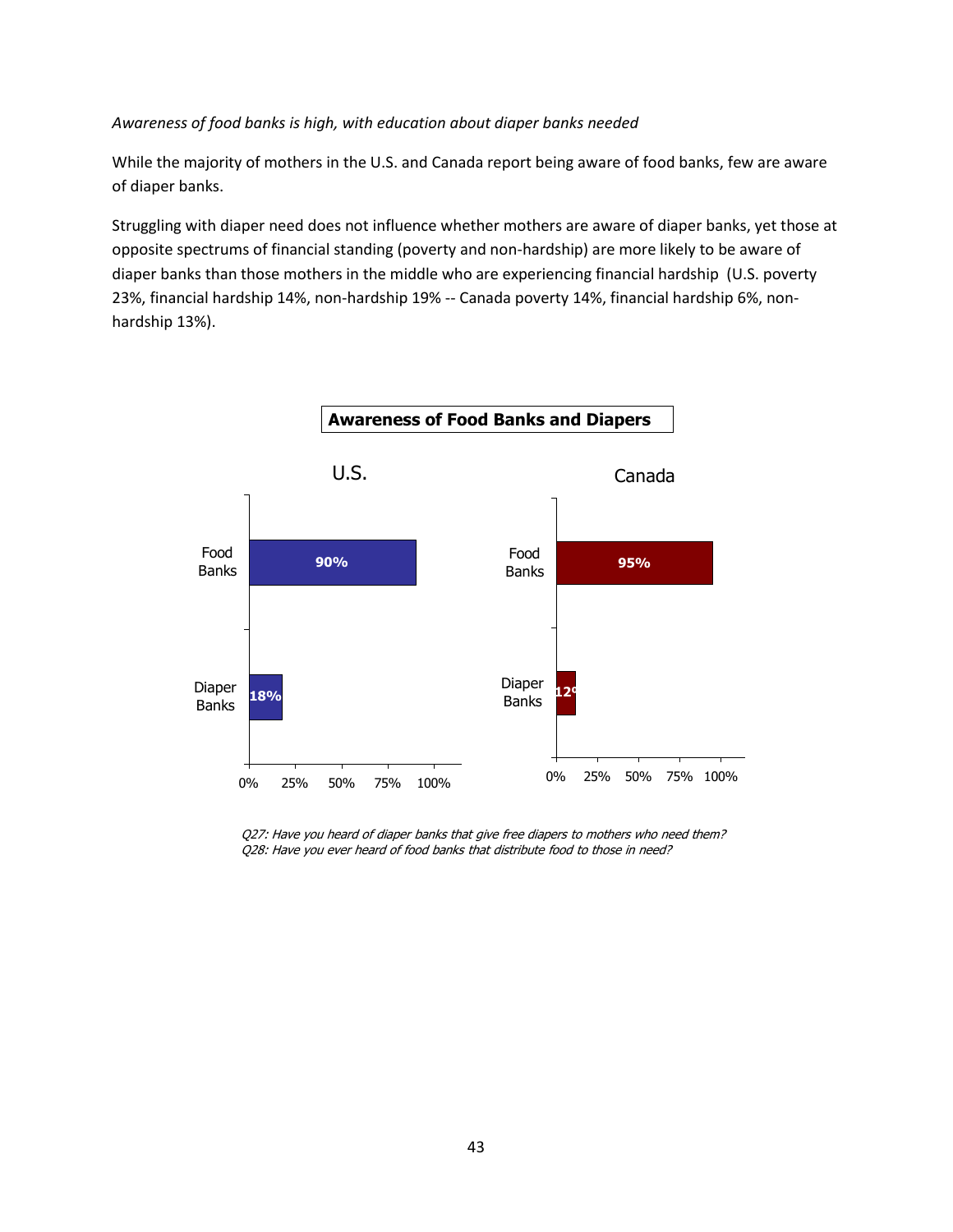#### *American mothers more likely than Canadian mothers to use resource like diaper banks*

While half of all mothers in the U.S. would be likely to consider getting free diapers from a diaper bank or similar organization, only two in ten Canadian mothers would consider doing so.

Mothers in the U.S. and Canada living in poverty or financial hardship are more likely than those living in non-hardship to report being likely to consider getting free diapers from a diaper bank or similar organization (U.S. 78%, 60% vs. 28%; Canada 48%, 21% vs. 11%).

In addition, unmarried mothers are more likely than married mothers to report being likely to consider getting free diapers from a diaper bank or similar organization (U.S. 75% vs. 42%; Canada 51% vs. 17%).

In the U.S., African-American and Hispanic mothers are also more likely than Caucasian mothers to report being likely to consider getting free diapers from a diaper bank or similar organization (U.S. 73%, 62% vs. 42%).

While no differences are noted regionally in the U.S., Canadian mothers from Ontario are the most likely to report considering getting free diapers from a diaper bank or similar organization (Ontario 28% vs. Quebec 18%, Maritimes 18%, Prairies/British Columbia 17%).



Q29: Would you ever consider getting free diapers from a diaper bank or a similar organization? 4 pt. scale.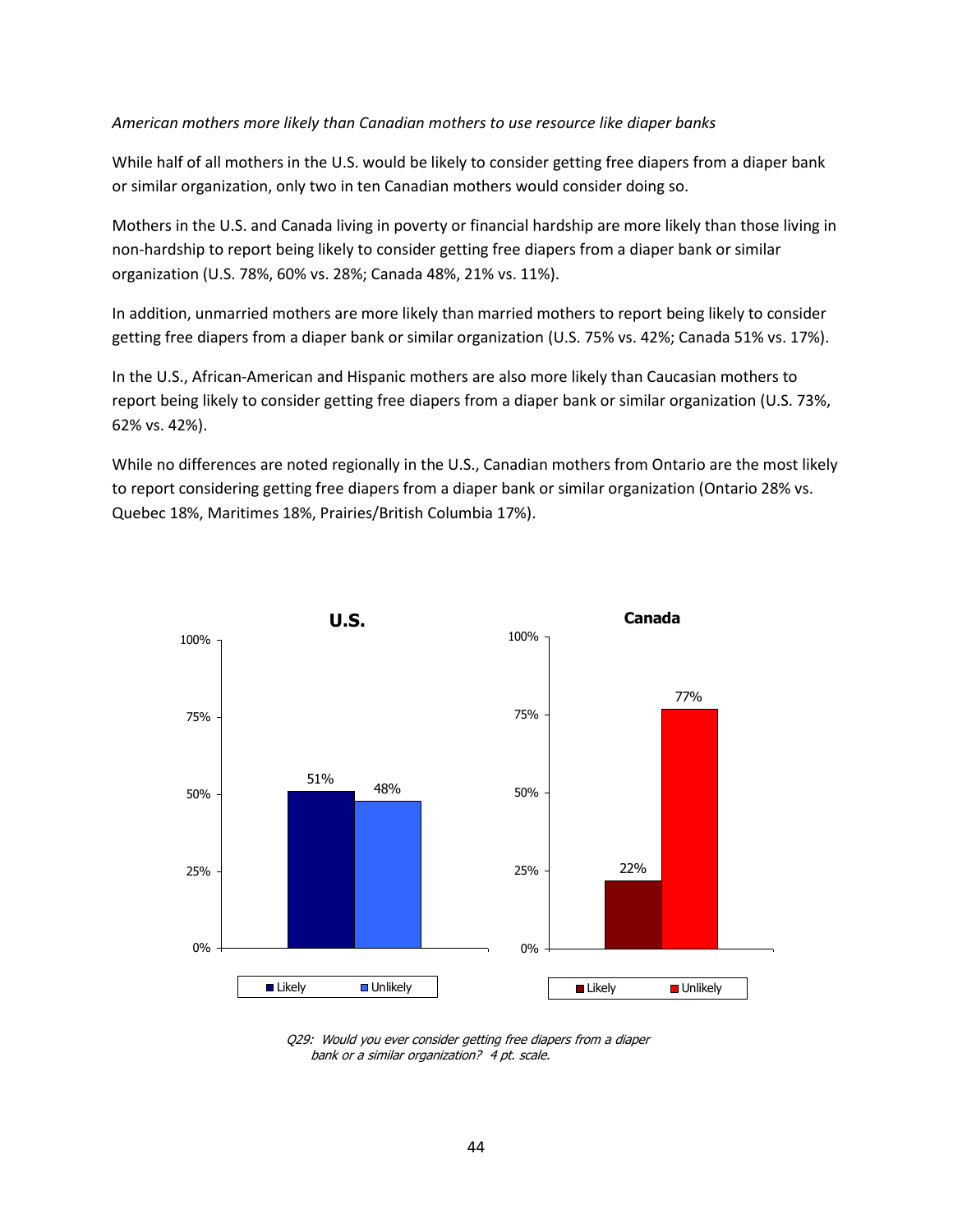Mothers across the U.S. and Canada struggling with diaper need (have had to cut back on basic essentials, like food, utilities or child care in order to afford enough diapers for their children) are more likely to consider getting free diapers from a diaper bank or similar organization.



Q29: Would you ever consider getting free diapers from a diaper bank or a similar organization? 4 pt. scale.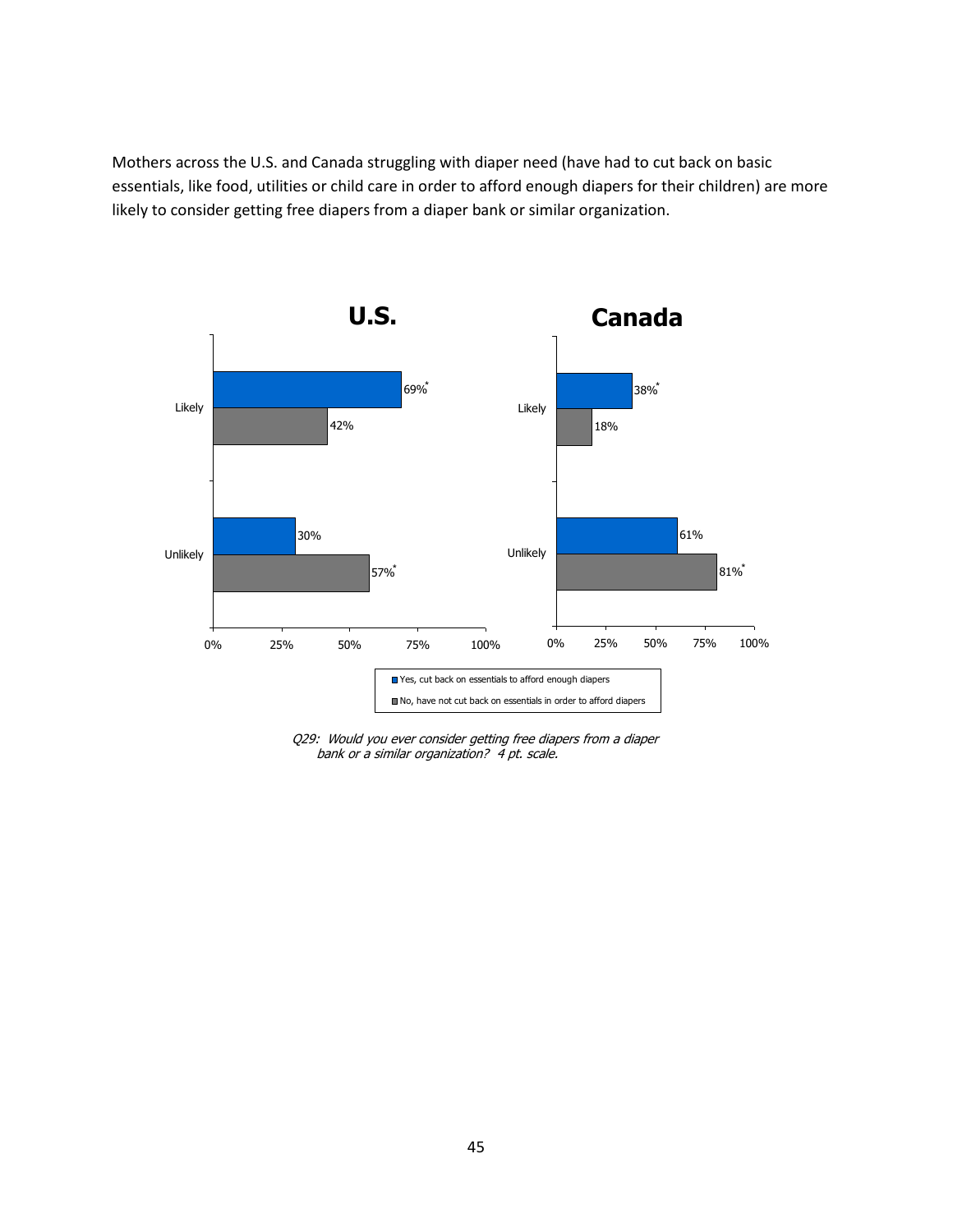#### *Mothers already taking initiative to help other mothers in need through grassroots efforts*

Most mothers across the U.S. and Canada are already giving diapers to other mothers, as well as donating them to an organization or giving them to their child's daycare. Although a small amount, 2 percent of American mothers and 1 percent of Canadian mothers currently throw away unused diapers, diapers that could go to mothers struggling with diaper need.



Q16: What do you usually do with extra diapers that your child has grown out of? BASE: If do not use cloth only diapers in Q11.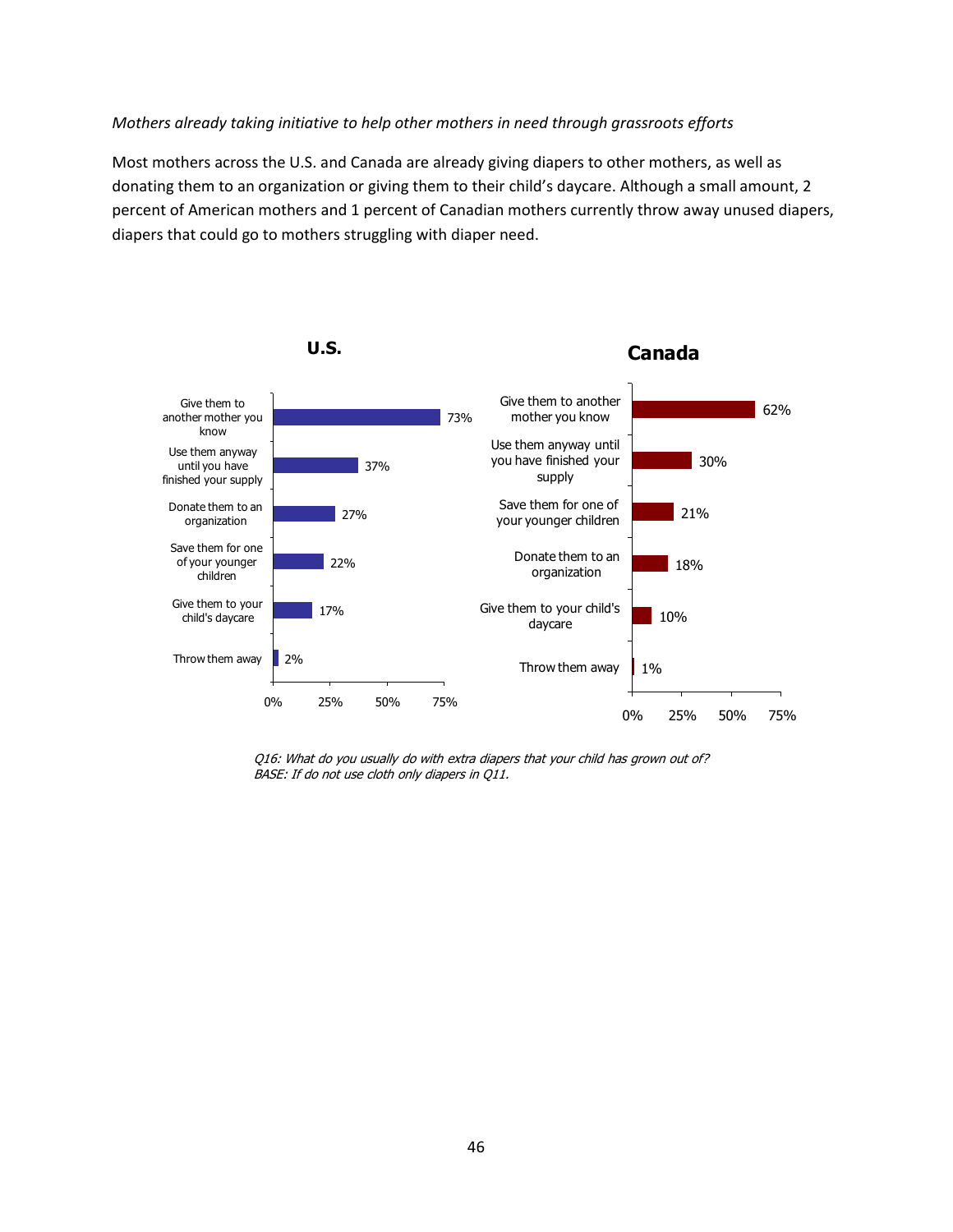#### *Mothers are eager to help address diaper need*

After hearing about diaper need, American and Canadian mothers are interested in helping address the issue.

Mothers were read the following statement about the issue of diaper need:

*"Some mothers compromise on necessities like food and heating to be able to afford diapers. In addition, there are some mothers who can only afford a few diapers a day for their children and may sometimes have to re-use soiled disposable diapers."*

Following hearing this, American and Canadian mothers were most interested in two actions: purchasing products that help get diapers to families in need, and donating disposable diapers themselves to a diaper bank or similar organization.

Mothers who struggle with diaper need are just as likely as those who do not to be interested in purchasing products as well as donating disposable diapers to aid those in need (U.S. purchase: 89% vs. 88%, donate diapers: 85% vs. 87%; Canada purchase: 86% vs. 83%, donate diapers: 81% vs. 85%).

| Very/Somewhat Interested - Ranked on U.S.                                                                                    | <b>U.S.</b> | Canada |
|------------------------------------------------------------------------------------------------------------------------------|-------------|--------|
| Buying products from companies who are helping get disposable diapers to<br>families in need                                 | 88%         | 83%    |
| Donating disposable diapers to a diaper bank or other agency to distribute to<br>those in need                               | 86%         | 84%    |
| Learning more about the issue and its impact                                                                                 | 75%         | 66%    |
| Volunteering time to help collect disposable diapers for those in need                                                       | 68%         | 48%    |
| Talking to mothers about the issue                                                                                           | 66%         | 58%    |
| Helping start a diaper bank in your area to serve those families in need                                                     | 65%         | 49%    |
| Donating money to help pay for disposable diapers for those in need                                                          | 64%         | 53%    |
| Organizing a diaper drive in your community to help collect disposable diapers                                               | 62%         | 41%    |
| Getting the word out about the problem through online social networks, like<br>Facebook, Twitter and blogs                   | 62%         | 43%    |
| Writing to or calling your political representatives to get them to focus on the<br>problem in your community and nationally | 58%         | 41%    |

Q37: The (first/next) is [ITEM]. Would you be very interested, somewhat interested, not very interested or not at all interested?